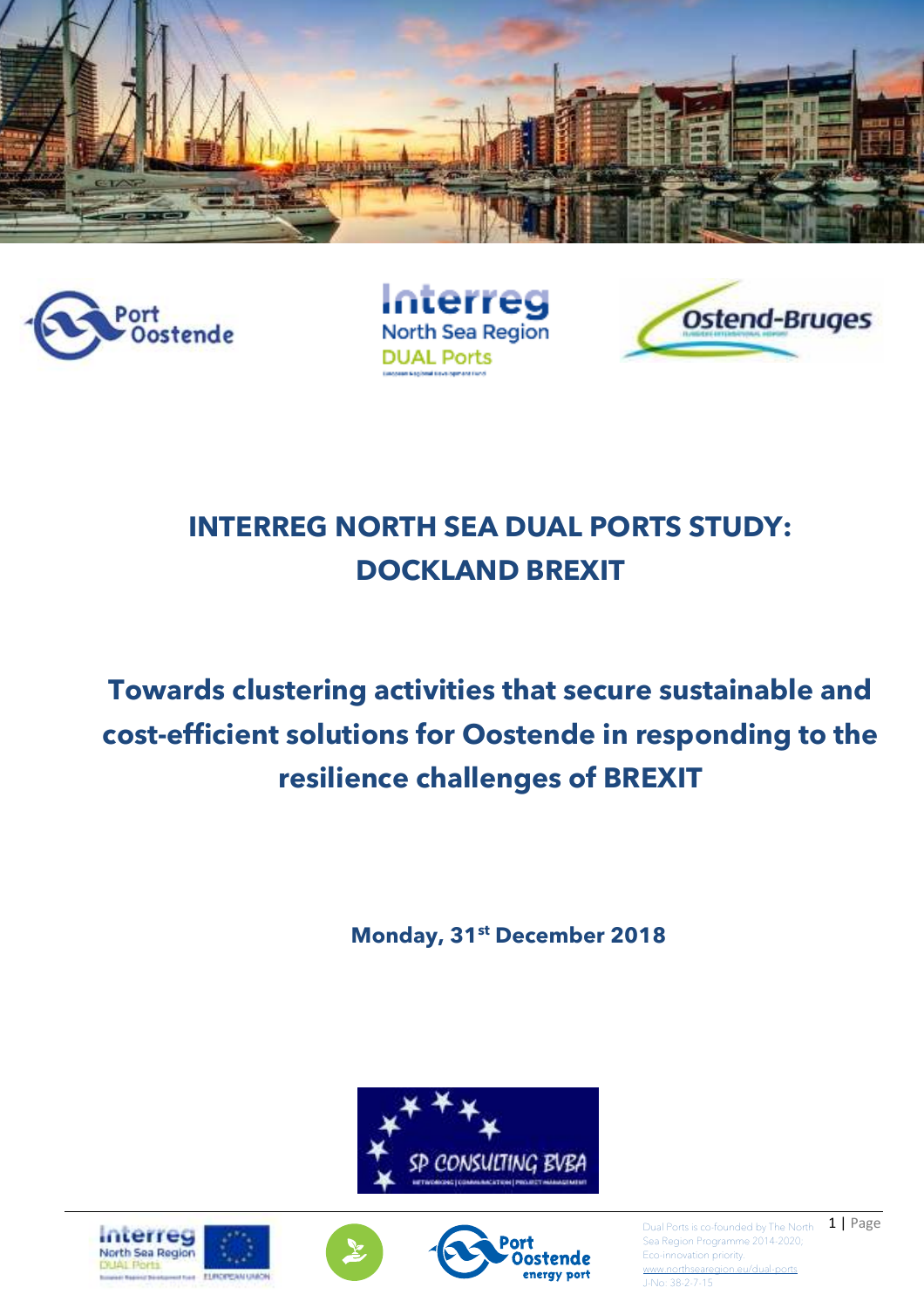### **CONTENTS**

| <b>INTRODUCTION</b>                                                                                                              | 3                 |
|----------------------------------------------------------------------------------------------------------------------------------|-------------------|
| CHAPTER ONE: WHAT'S THE LATEST ON BREXIT AND WHAT IS ITS LIKELY IMPACT ON OSTEND BUSINESSES AND WIDER<br><b>FLEMISH ECONOMY?</b> | 5                 |
| CHAPTER TWO: WHAT IS THE IMPACT OF BREXIT ON THE SUPPLY CHAIN FOR 'TIME BOUND' AND 'NON TIME BOUND<br>GOODS'?                    | 11                |
| CHAPTER THREE: CAN OOSTENDE AND THE WIDER REGION BE PART OF THE SOLUTION FOR THESE INDUSTRIES AND<br><b>TRADE?</b>               | $12 \overline{ }$ |
| CHAPTER FOUR: WHAT ARE THE KEY BREXIT RELATED SECTORS THAT OOSTENDE CAN OFFER RESILIENCE ON?                                     | 19                |
| <b>CHAPTER FIVE: INCORPORATING SUSTAINABLE AND LOW CARBON SOLUTIONS</b>                                                          | 23                |
| RECOMMENDATIONS: PRIORITIES AND NEXT STEPS TO GET THIS MESSAGE OUT THERE?                                                        | 17                |
| <b>ACKNOWLEDGEMENTS</b>                                                                                                          | 25                |





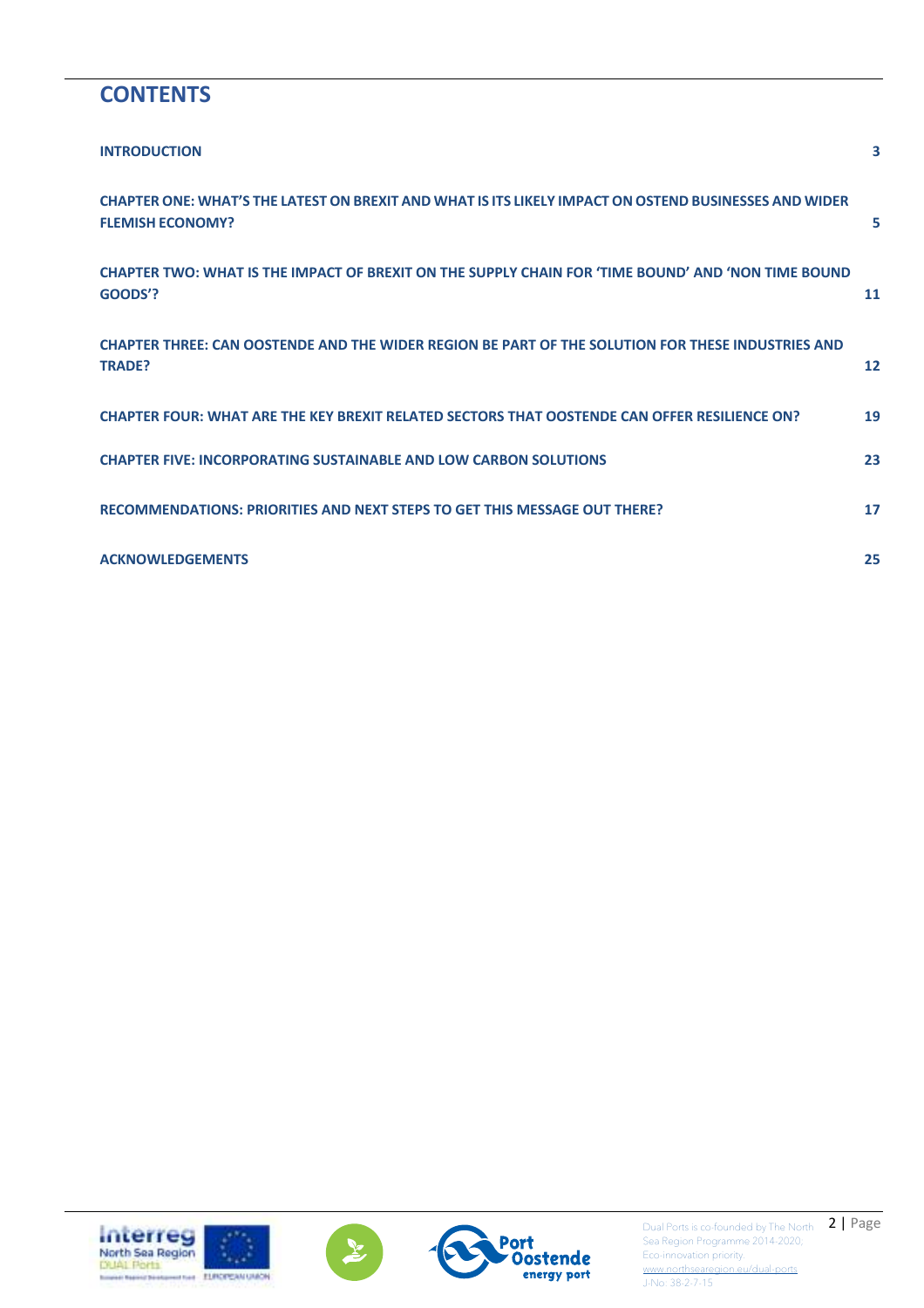### **INTRODUCTION**

The **INTERREG NORTH SEA DUAL PORTS<sup>1</sup>** project (Interreg VB North SEA) links 10 partners, including regional entrepreneurial ports and knowledge institutions from the North Sea Region, in order to:

- reduce the environmental footprint of regional entrepreneurial ports.
- improve the sustainability of port operation and administration resources.
- promote responsible growth and support eco-innovation-oriented development.

The project will ultimately enhance ports' energy efficiency and facilitate low carbon transformation at reduced cost with added value in terms of knowledge and investment. Several pilots are being run under the DUAL PORTS project in the participating ports.

The DOCKLAND pilot in the Port of Oostende aims to develop a new green port strategy that includes industrial co-siting, clustering and symbiosis between different port and hinterland stakeholders to maximise economies of scale and sustainability in and between sectors. Several initiatives are underway including new opportunities from linking fine chemicals, logistics and fuels. Another initiative brings together offshore renewables, logistics and engineering. A final initiative focuses on the circular economy where waste reuse, reduced consumption of raw materials leads to the creation of second life products. Oostende is currently exploring a range of innovative approaches that build upon the strengths of the inland port of Oostende. Its strategy is built upon making the port area attractive to the existing industries by clustering their approach to complex and costly permitting, spatial, logistic and regulatory issues. The Oostende cluster for the purposes of this report is therefore defined as the port, the airport, the hinterland logistics and supply chain providers.





l

Dual Ports is co-founded by The North  $\begin{array}{c} 3 \end{array}$  **Page** Sea Region Programme 2014-2020; Eco-innovation priority. w.northsea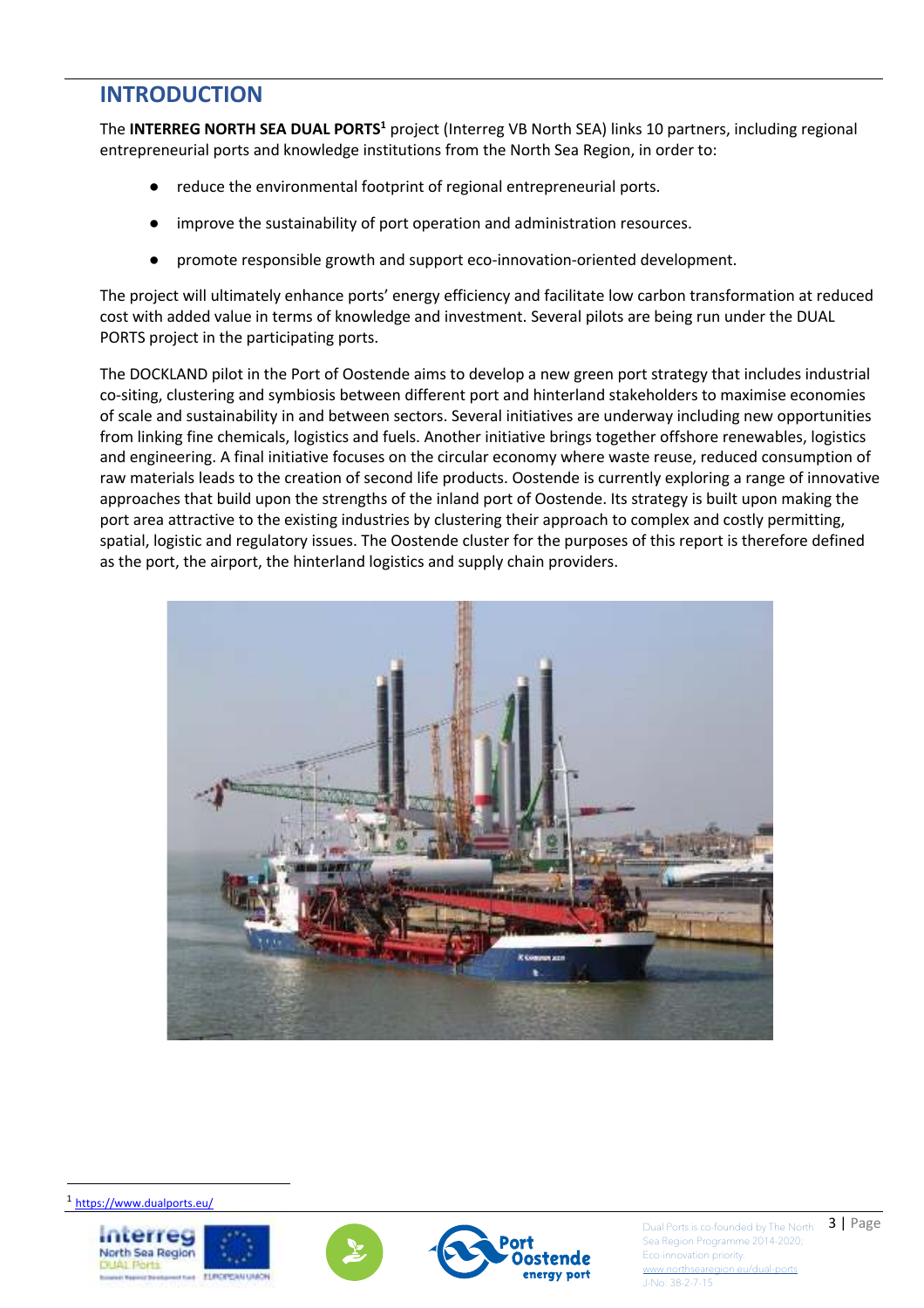Meanwhile, another challenge is growing in importance for the Port of Oostende and its logistic partners in the wider region. The BREXIT deadline is looming meaning that the border between Oostende and the UK becomes an external border of the European Union potentially from  $31<sup>st</sup>$  March 2019 in the event of a no deal. BREXIT uncertainty is having growing implications for all types of businesses in the Oostende cluster.



**BREXIT What to do if there is a NO DEAL?**



Developing a collective response in months ahead may determine their ability to capture new opportunities by combining the joint strengths of the Oostende cluster to businesses in the UK and Flanders. As companies look to diversity and reduce their own risks from the impacts of BREXIT in trade in goods between the UK and the EU27, the Oostende cluster will need to demonstrate that it is ready to step up and provide solutions that can help companies increase their own resilience. The DUAL PORTS project is looking to help the Oostende cluster accelerate the offer it can make, not only in economic terms through helping companies increase their BREXIT resilience, but vitally in ensuring that the overall carbon emissions on the Channel and North Sea coast, as the new external border of the European Union forms, does not rise dramatically in the event of a NO DEAL BREXIT.

The Oostende cluster is a strategically positioned region to Channel and North Sea logistics networks located at the end of the E40 motorway and less than an hour from major ports and Channel Tunnel connections to the United Kingdom. For the Port of Oostende, Ostend Brugge International Airport and their warehousing and logistics links in the cluster there is an important *'window of opportunity'* open now to prove to investors and partners in the UK, their utility as a strategic non-congested location in the event of BREXIT.

The objective of this study is to consider the individual and collective responses of the operators in the Oostende cluster in order to make their services attractive and known to freight operators in Belgium and the UK during this important '*window of opportunity'* that can help strengthen the capacity of the existing logistics supply chains. The aim is to demonstrate the solutions that Oostende can provide from "turnkey" and bonded warehousing operations to important and cost-efficient locations for stockpiling and supplying markets from a congestion free location at the confluence of major air, maritime and road networks. The report's recommendations focus on a series of immediate and longer-term actions in 2019 whilst this window of opportunity is open and new markets and clients can be secured for the cluster. It concludes by summarising the "tactics" that might confront the cluster's decision makers in light of a rapidly unfolding political situation in the UK and the various outcomes that may emerge after this period of unprecedented uncertainty of business in investment.









Dual Ports is co-founded by The North  $4 \mid$  Page Sea Region Programme 2014-2020; Eco-innovation priority. w.northsea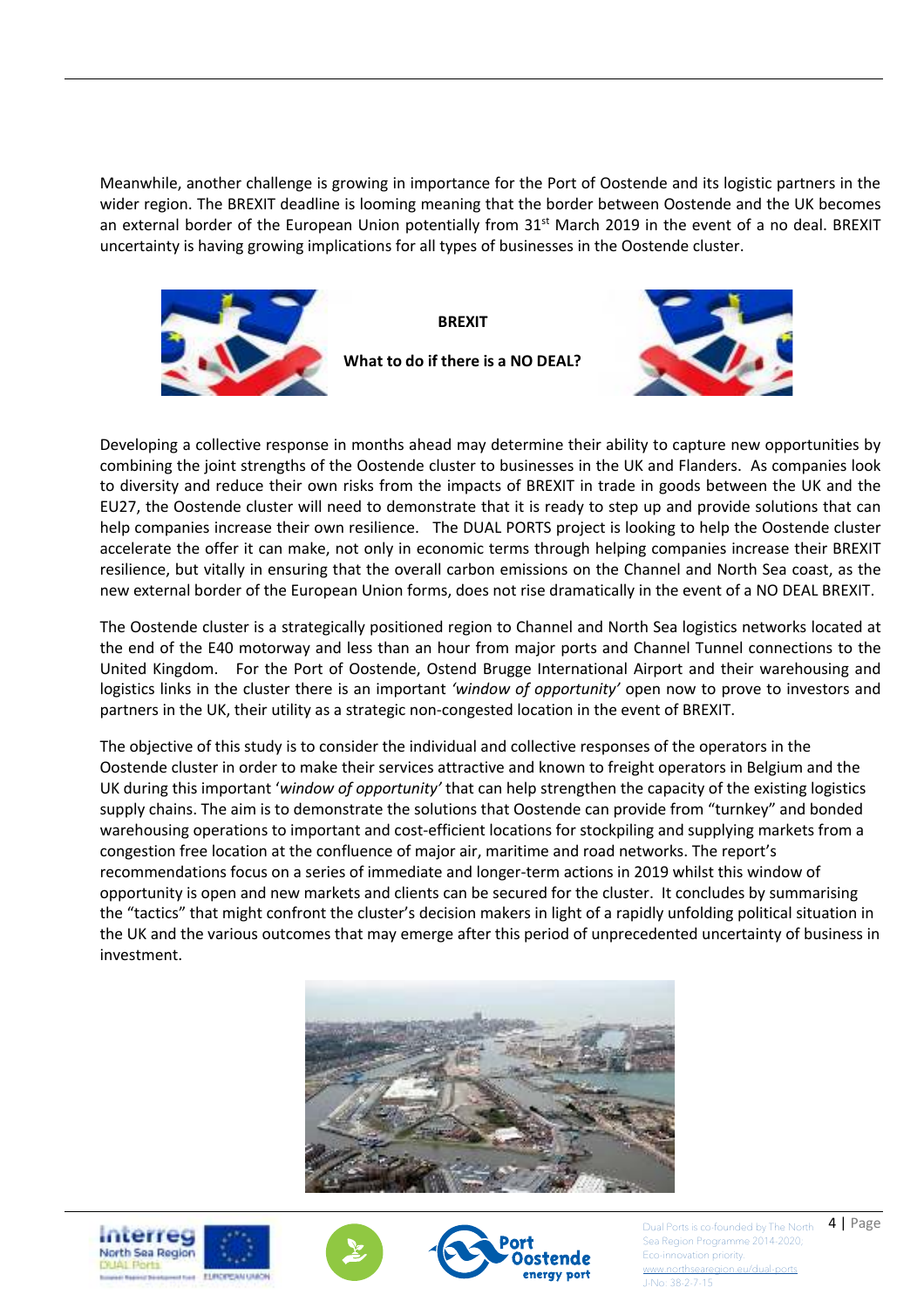# **CHAPTER ONE:** WHAT'S THE LATEST ON BREXIT AND WHAT IS ITS LIKELY IMPACT ON OSTEND BUSINESSES AND WIDER FLEMISH ECONOMY?

#### *Overview*

Significant uncertainty remains for economic operators on both sides of the Channel and North Sea. Negotiations on the withdrawal of the United Kingdom from the European Union have been progressing over the last two years since the Referendum on the 23<sup>rd</sup> June 2016. Negotiations have involved the UK Government negotiating team headed up by Secretary of State for Exiting the European Union, Stephen Barclay<sup>2</sup> (since 16<sup>th</sup> November 2018 the 3<sup>rd</sup> BREXIT secretary), his DEXEU staff and most importantly the Prime Ministers Europe Adviser (former head of DEXEU) Oliver Robbins. On the EU27 side, **Michel Barnier<sup>3</sup>** , the EU's chief negotiator, is supported by the **Task Force 50 team<sup>4</sup>** , that representing the 27 Members States and negotiates to a mandate established by the European Council.

#### *The withdrawal agreement*



A culmination of two years of negotiation has resulted in the withdrawal agreement being published. Ratification of the final agreement was postponed by the UK Government in the UK House of Commons (Parliament) on the 11<sup>th</sup> December 2018. The European Council met on 13<sup>th</sup> & 14<sup>th</sup> December 2018 where it confirmed its final agreement to the withdrawal text and that the UK could not expect anything better. The withdrawal agreement is now scheduled for a "meaningful vote" in the early New Year in the UK House of Commons. In its current format though there is little chance of the agreement being ratified. Indicative votes maybe organised but in its current format logically there are only two options 1) leaving the EU without a deal on 31/03/2019 or 2) cancelling BREXIT. The following 7 issues are set out in the withdrawal agreements 585 pages:-

**1. Transition** - a transition period (which the UK government calls "implementation period") begins on 29 March 2019 and lasts until 31<sup>st</sup> December 2020 during which time the UK will need to abide by all EU rules but will lose membership of the EU institutions. The draft withdrawal agreement says the transition can be extended, but only for a period of one or two years (in other words up to the end of 2022 at most). For this to happen both the UK and EU must agree to any extension and the decision must be taken before  $1<sup>st</sup>$  July 2020.

**2. Money -** The draft agreement sets out the calculations for the financial settlement (or "divorce bill") that the UK will need to pay to the EU to settle all of its obligations. Whilst there is no figure in the withdrawal agreement, the UK is expected to be liable for at least €43 billion and it will be paid over a number of years. Part of that

3 https://ec.europa.eu/info/persons/director-head-service-michel-barnier\_en

mterred North Sea Region

l





Dual Ports is co-founded by The North  $\overline{5}$  | Page Sea Region Programme 2014-2020; Eco-innovation priority. ww.northsea

<sup>2</sup> https://www.gov.uk/government/people/stephen-barclay

<sup>4</sup> https://ec.europa.eu/info/departments/taskforce-article-50-negotiations-united-kingdom\_en#contact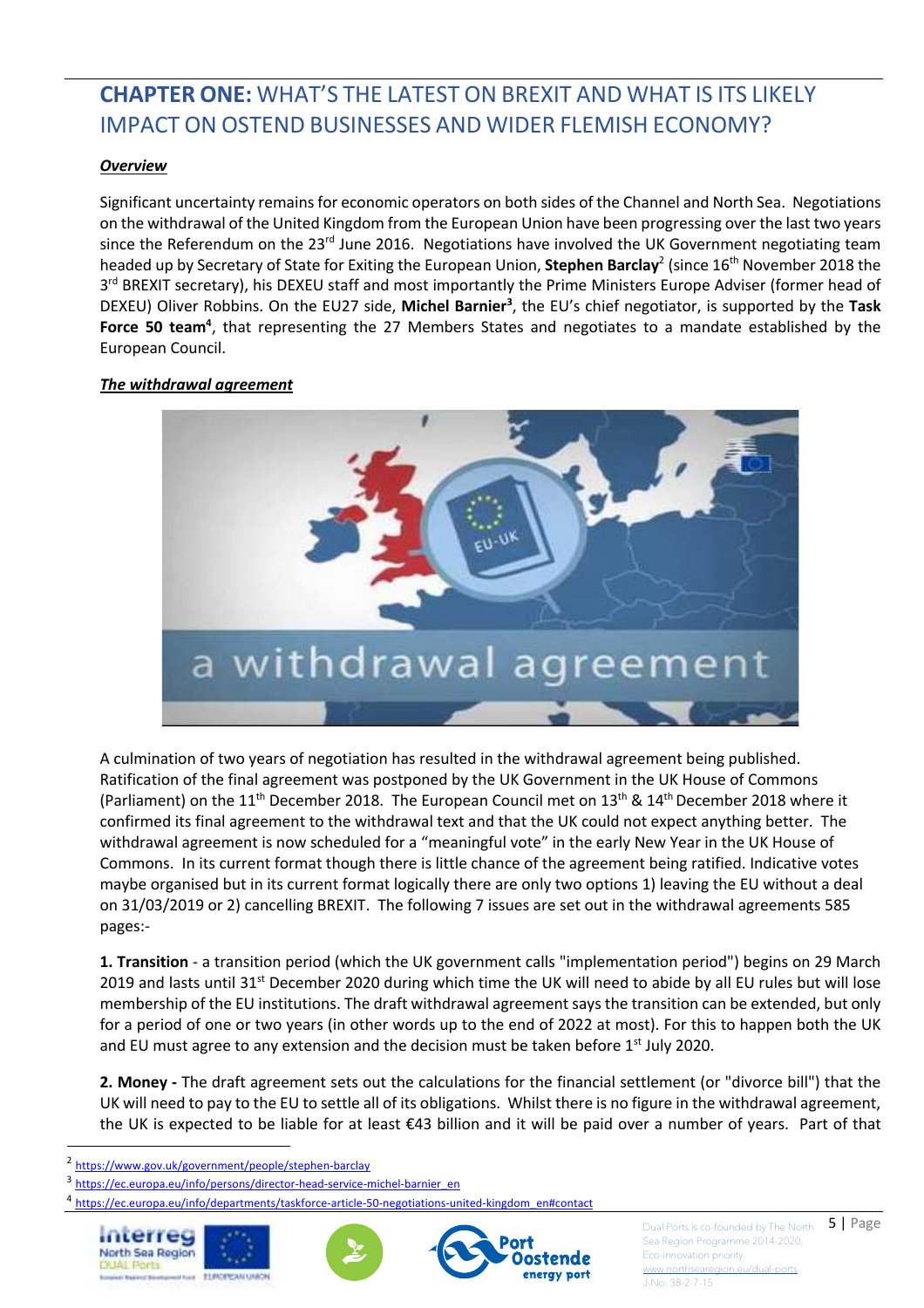money will be the financial contribution that the UK has to make during the transition period. This year the UK's contribution to the EU budget is forecast to be a net  $\epsilon$ 13 bn approximately. If the transition is extended, there will have to be additional UK payments to the EU budget, which will be agreed separately.

**3**. **Citizens' rights -** This is broadly unchanged from the initial draft of the withdrawal agreement which came out in March. UK citizens in the EU, and EU citizens in the UK, will retain their residency and social security rights after Brexit. Citizens who take up residency in another EU country during the transition period (including the UK of course) will be allowed to stay in that country after the transition. Anyone that stays in the same EU country for five years will be allowed to apply for permanent residence.

**4. Northern Ireland/the backstop -** The backstop is intended to protect the integrity of single market and avoid a hard border between Northern Ireland and the Republic of Ireland consisting of a single customs territory between the European Union and the United Kingdom. Northern Ireland will be in a deeper customs relationship with the EU than the rest of the UK; it will also be more closely aligned with the rules and regulations of the EU single market. As long as the backstop is in operation, the UK will be subject to "level playing field conditions", to ensure it cannot gain a competitive advantage while remaining in the same customs territory. The UK cannot leave the backstop independently, it needs to be decided together with the EU.

**5. Fishing -** The agreement says that a separate agreement will need to be reached on access to EU fishing in UK waters. The withdrawal agreement states: "The Union and the United Kingdom shall use their best endeavours to conclude and ratify 'an agreement' on access to waters and fishing opportunities."

**6. Laws and disputes -** The UK will remain under European Court of Justice (ECJ) jurisdiction during the transition. A joint UK-EU committee will be set up to try to resolve any disputes on the interpretation of the withdrawal agreement. If the backstop is triggered and the UK forms a single customs territory with the EU, the ECJ will not be able to resolve disputes between the UK and EU directly. Instead, the whole dispute resolution procedure will be backed up by an arbitration panel. However, if any dispute rests on the interpretation of EU law, the arbitration panel refers the case to the ECJ for a binding decision.

**7. Other issues -** There's a provision that the UK will withdraw from the European Atomic Energy Community (Euratom), which relates to how nuclear material is handled**.** That EU-approved geographical indications, protecting approved names like "Welsh Lamb" or "Parma Ham" remain.

More significantly for this report, a non-binding **26 -page statement on future relations** sets out the long-term relationship the UK and EU want to have in a range of areas, including trade, defence and security. In the area of trade it states that trade in goods should be "as close as possible", but that's not the same as frictionless in the EU Single Market. Whilst both sides are committing themselves to an "ambitious, wide-ranging and balanced" economic partnership, based on a comprehensive free trade agreement there is a repeated emphasis from the EU side that there must be a level playing field, which ensures open and fair competition. This is where the EU is reminding the UK Government that the more economic benefits you retain, the more obligations you have to sign up to.









Dual Ports is co-founded by The North  $\overline{6}$  | Page Sea Region Programme 2014-2020; Eco-innovation priority. w.northsea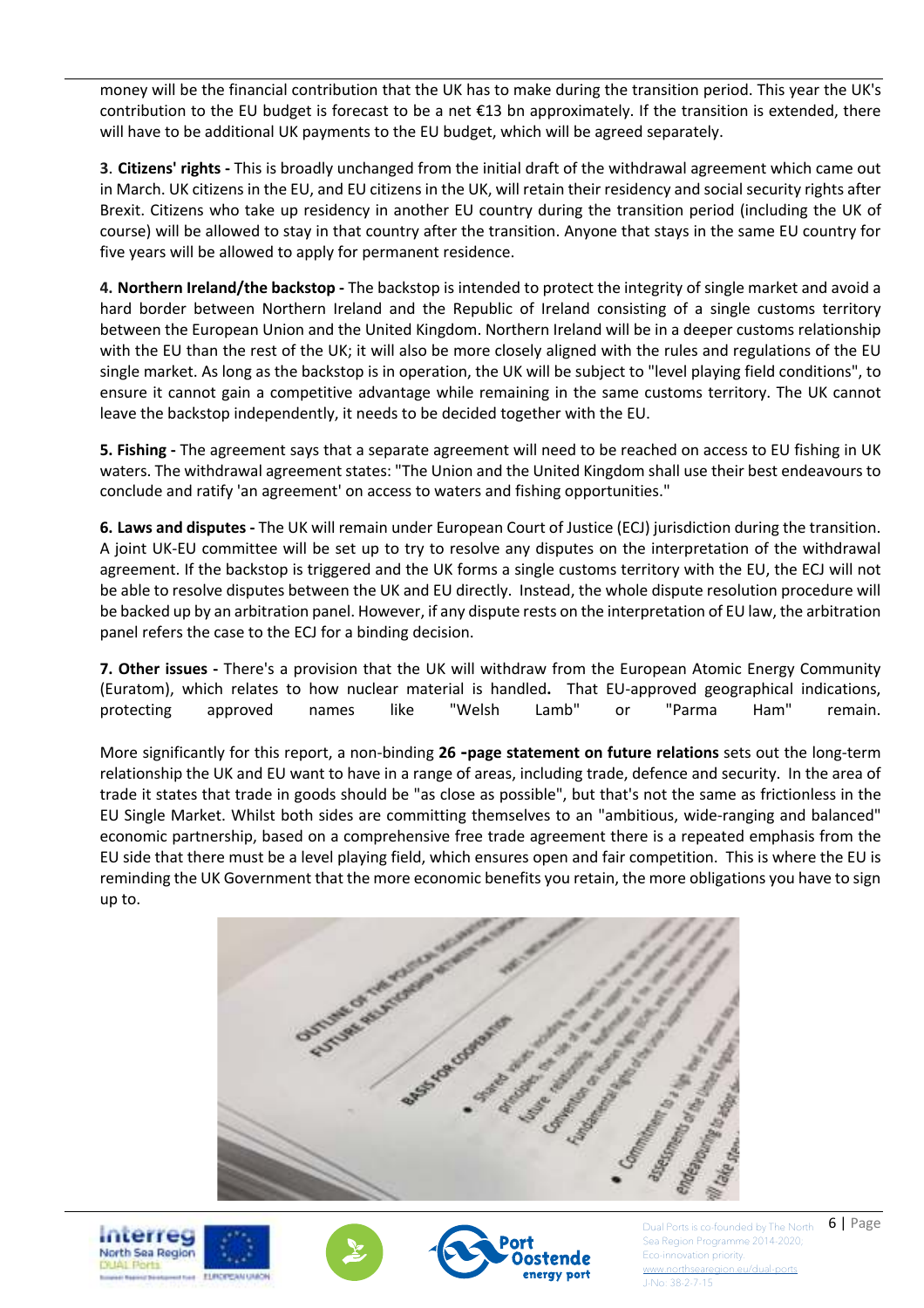#### *The rejection of the withdrawal agreement in the UK parliament*

As of date of drafting this report, with the "meaningful vote" having been postponed, the UK Parliament has not been able to approve the 585-page binding withdrawal agreement. Prime Minister Theresa May is still more than 100 votes short of a majority to approve the agreement. With the UK House of Commons politically blocked, an increasing number of UK Members of Parliament now favour the question be put back to the people in a Second Referendum. Some favour "indicative votes" in Parliament to establish the number of votes in favour of 1) a NO DEAL, 2) the withdrawal agreement or 3) a Norway style (EEA) option. With ongoing uncertainty surrounding the state of the withdrawal agreement, the European Union has reaffirmed its commitment on 13/14<sup>th</sup> December to the text as the only deal on offer. Uncertainty and lack of knowledge about 'when' things will happen is creating an investment lag (or a 'chicken and egg situation' as referred to by several respondents we spoke to the context of researching this report) that is hampering economic operators' ability to adapt and prepare for BREXIT.

What is emerging now are a series of scenarios for the way forward if and when the withdrawal agreement is rejected by the UK House of Commons. All of this delay presents a challenge at the EU level in 2019 with the European Parliament elections taking place in May 2019 and negotiations currently underway to secure the next seven-year budget 2021 – 2027 before these elections. The case for a Second Referendum has indeed been supercharged now by the non-binding opinion that was delivered by the advocate general of the European Court of Justice in Luxemburg in early December<sup>5</sup>. The advice said that the UK could unilaterally revoke Article 50 without the agreement of the EU 27. In the case that a Second Referendum in UK be called, it is understood that the EU would give the UK time to carry out such a referendum and allow it to hold EP elections in July 2019 if the result shifted to remain.



5 https://www.bbc.com/news/uk-scotland-scotland-politics-46428579



l







Dual Ports is co-founded by The North  $\Box$  **7** | Page Sea Region Programme 2014-2020; Eco-innovation priority. ww.northsea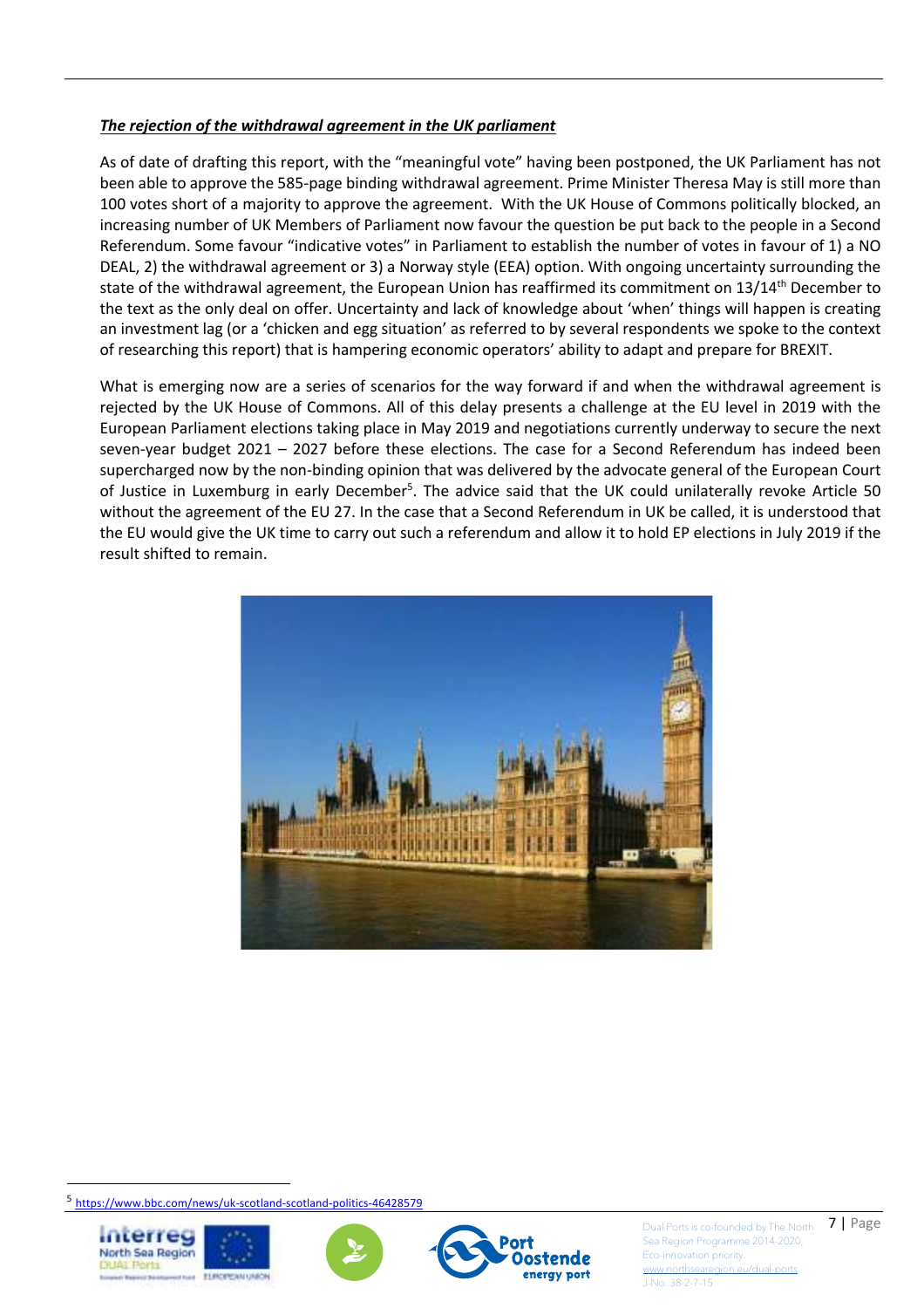#### *So, what are the emerging scenarios?*



- 1. **A disorderly NO DEAL UK exit from the EU on 30th March 2019 (for which there is currently no majority in the House of Commons);**
- 2. **The adoption of the current withdrawal agreement providing for a 21-month transition period to end 2020 and the negotiation of a future Free Trade Agreement with the UK (no majority for this option currently);**

This logically leaves:

- 3. **A move towards a NORWAY style softer BREXIT in comparison to the current deal accompanied by a new customs agreement;**
- 4. **No BREXIT, with the UK remaining in the EU (only if and after a second referendum if that takes place);**

NB. Additional complications include a vote of no confidence from opposition Labour Party/Lib Dem/SNP etc in the UK Government/Prime Minister with the possibility of a General Election being triggered

#### *The impacts on Flemish economy*

The impacts on the economy in Flanders are still uncertain and will vary depending on the ultimate scenario that unfolds and how much time is provided for adjustment.

#### **Overall Impact**

According the **Buysse high level group<sup>6</sup>**, Belgium is one of the top four Euro zone countries at risk of being affected by BREXIT and a drop-in demand for imports and exports between UK and Belgium. The added value of UK demand on Belgium is worth 2,9% of total Belgian GDP or 2,8% of the total employment.

Belgium is in 6th place overall for import of goods from the UK and the Belgium is the UK  $4<sup>th</sup>$  largest export market overall. Belgium exported 31.852 million euros of goods to the UK, and Belgium imported 17.936 million euros from the UK. In 2015, Flanders alone represented 85,69% of all Belgian exports and 89,07% of all imports above.

<sup>6</sup> https://economie.fgov.be/fr/publicaties/rapport-du-brexit-high-level



l



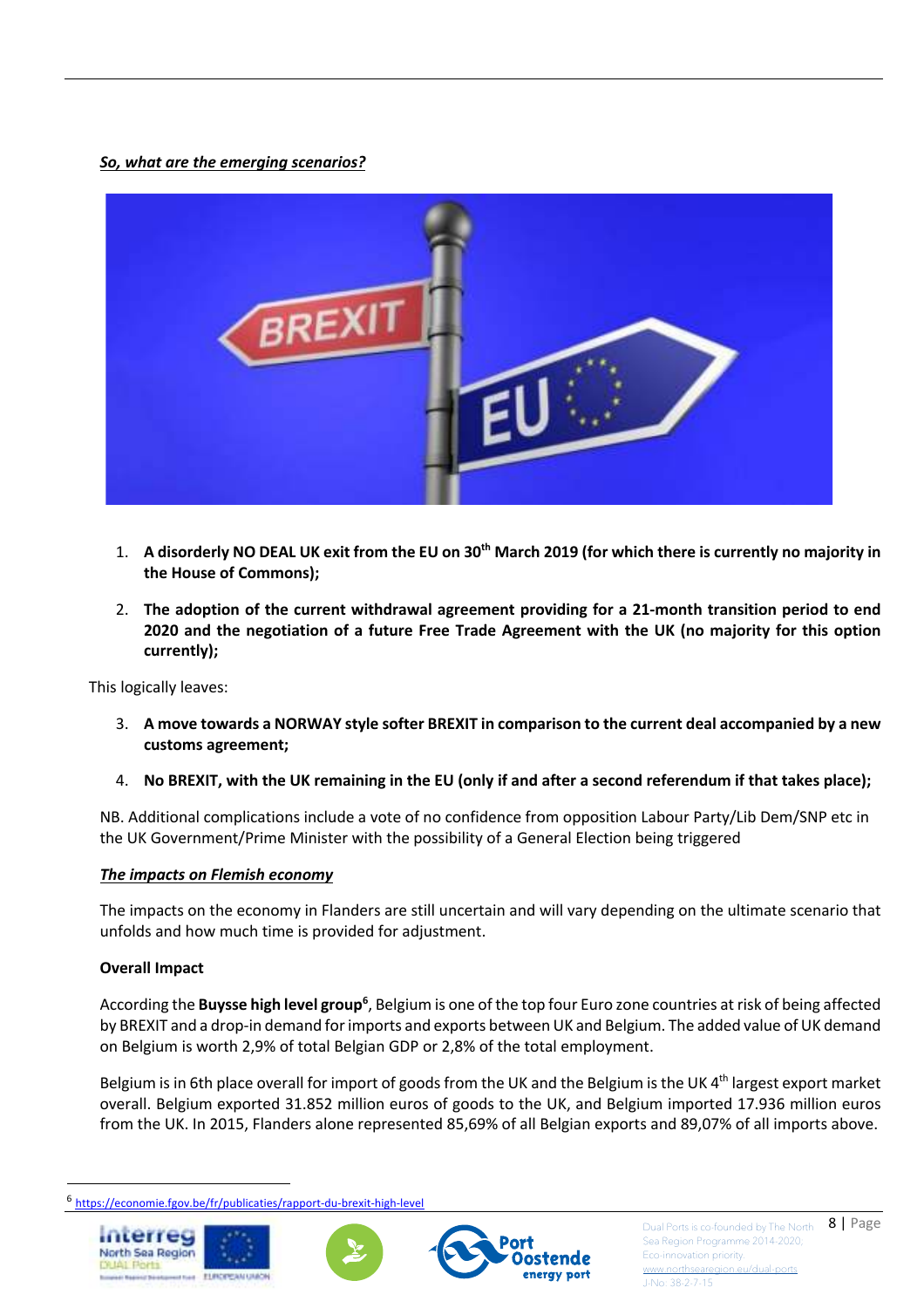A number of key Flemish exports to the United Kingdom are more important than the total for Flemish exports to the rest of the world. Key exports to the UK include **transport equipment**, **pharmaceuticals**, **textile products** (carpets and other interior textiles, yarn and fabrics, wool, silk, clothing, etc.), **food products** (including drinks, bakery and pastry products, sauces, spices, ice cream, confectionery, delicatessen products, fish preparations, dairy products, vegetables, etc). Nearly a third of all textile products produced in Belgium are exported to the UK of which 27% are carpets alone.

The Port of Zeebrugge leads the way in maritime traffic between the Flemish ports and the UK, with an annual volume of 17 million tonnes (32% imports, 68% exports). The Port of Antwerp handles 14.9 million tonnes of UK traffic (58% imports, 42% exports) and the Port of Gent 1.8 million tonnes (44% imports, 56% exports). The Port of Ostend processed nearly 300,000 tonnes during the period in question although this has declined since the disappearance of the direct ferry link with Ramsgate in the UK. Overall, in 2016, Flemish ports processed 34 million tonnes of traffic to or from the UK. BREXIT could result in reduced gains from trade caused by a slowdown in the UK economy consumption generally, combined with tariff uncertainties and supply/logistics issues.



#### *A Withdrawal and New Agreement*

Any agreement which involves less than full membership of the EU Single Market, and Customs Union, would lead to negative impacts on UK-EU trade and on the Flanders economy specifically. But this would be likely to take effect in late 2020 towards the end of a transition period (should the withdrawal agreement be adopted).

Typical impacts include:

- Challenges for the motorway network to and from the Flemish/French (A16/E40) coasts with bottlenecks at the ports with queuing lorries and an increase in non-designated parking on roads near to the E40/A16 leading to increasing vehicle emissions potentially;
- The introduction of new border management procedures as the Channel and North Sea coasts become an external border of the European Union. This will include regulatory checks and customs procedures for goods and passengers alike coming into the EU Single Market which will in turn contribute to the overall capacity and slowing down of existing services in both directions. Respondents commented on the lack of trained personnel in these domains outside the larger companies;
- Visible, short, medium and long-term impacts to Channel and North Sea ports including Calais, Dunkirk, Rotterdam and Zeebrugge will be felt by users.

#### *NO DEAL*

Overall, a key question coming from economic operators in Flanders are how long it might take to get to one of these four scenarios / outcomes. It is clear that a disorderly no deal exit would have a dramatic impact early in 2019. A withdrawal agreement and its associated 21-month transition period would impact sometime later potentially.







Dual Ports is co-founded by The North  $\left. 9 \right|$  Page Sea Region Programme 2014-2020; Eco-innovation priority. ww.northsea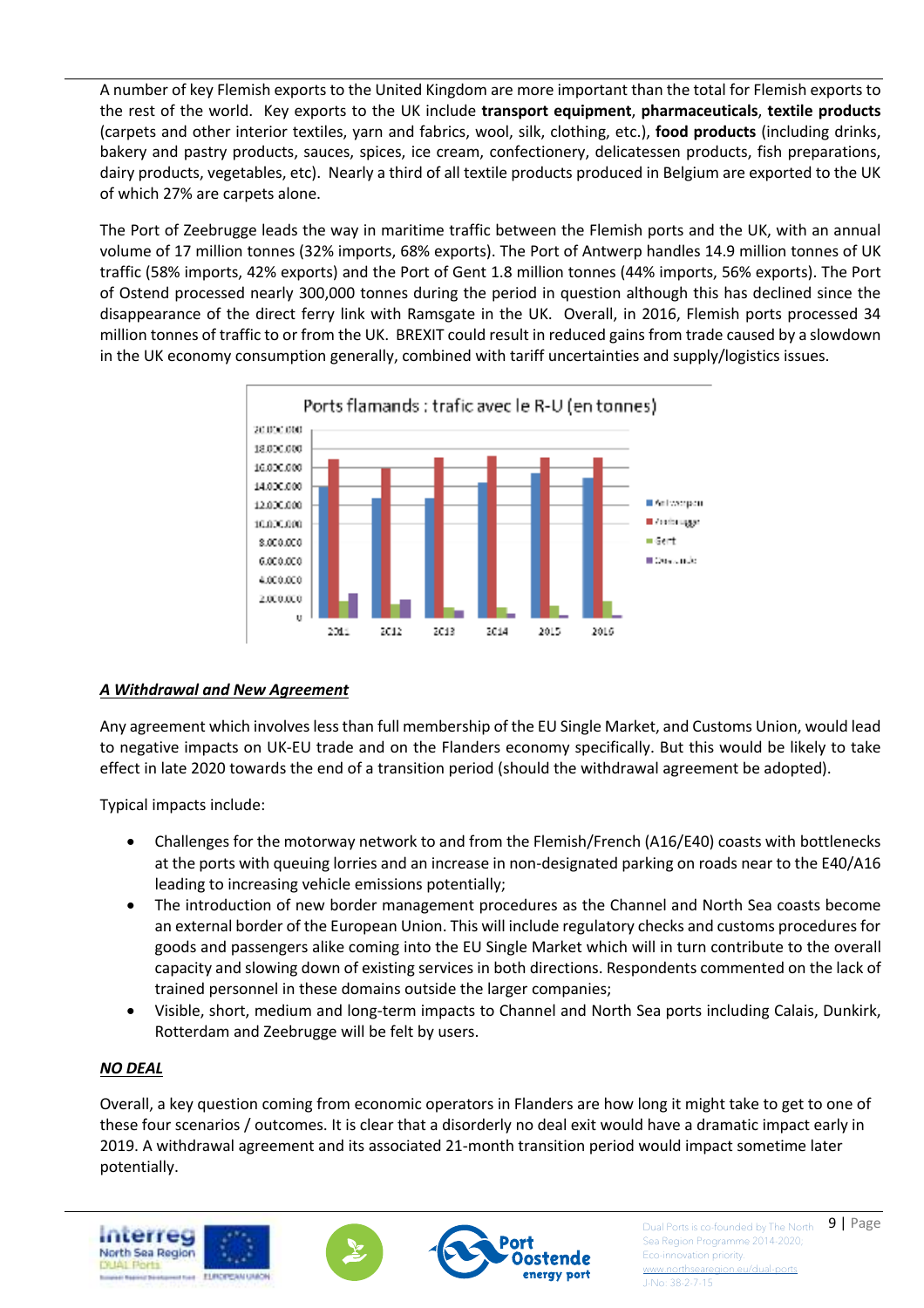Respondents we consulted underlined the continued uncertainty they face and the limited time they have to prepare particularly if there is a no deal scenario. Economic operators want to establish the specific impacts so that they can discuss investment decisions and make changes.

In this regard many companies are already making preparations on both sides of the Channel and North Sea with forward buying of air and sea freight capacities and the stockpiling of goods and raw materials. The Oostende clusters needs to raise its profile as companies ask these key questions.

#### *No Deal Preparedness*

A recent British Chambers of Commerce survey<sup>7</sup> completed with 2,500 companies in the UK revealed a concerning lack of Brexit preparation. According to the findings, 62% of UK firms have not done a risk assessment of the impact of Brexit to their business. The figures reflect a huge disparity between the preparations of the largest companies and their smaller counterparts. 69% of micro firms (those with 1-9 employees) have not completed an assessment, compared to 24% of firms with over 250 employees. Even in the larger retail sector, respondents from larger operators have confirmed that as little as 2 months ago retailers in the UK did not see BREXIT and the outcome of no deal as a threat.

With six months to go until the UK leaves the EU, the BCC has found that many SMEs are either awaiting more clarity before they act or are suffering from 'Brexit fatigue' and have switched off from the process because they don't believe they will be affected. Specifically, 67% of respondents to the BCC survey did not anticipate changing the UK port they currently use for their operations, with 33% currently not planning for additional checks and declarations between the UK and the EU. In relation to the Oostende cluster, this makes it a particular challenge if companies in the UK are not generally recognising the gravity of the problem yet and creating the additional demand for new services.

Our discussions with large companies, who are generally the most prepared, indicates that very many would experience very significant difficulties because of their dependence on major cross-Channel or North Sea transportation routes for supply chains and delivery should they need to diversify.

The challenge for the Oostende cluster comes if and when the 'stampede' begins in the event of a no deal BREXIT.

<sup>7</sup> https://www.britishchambers.org.uk/news/2018/09/six-months-to-brexit-major-new-bcc-survey-finds-investment-and-recruitment-would-be-cut-in-the-eventof-no-deal



l





Dual Ports is co-founded by The North 10 | Page Sea Region Programme 2014-2020; Eco-innovation priority.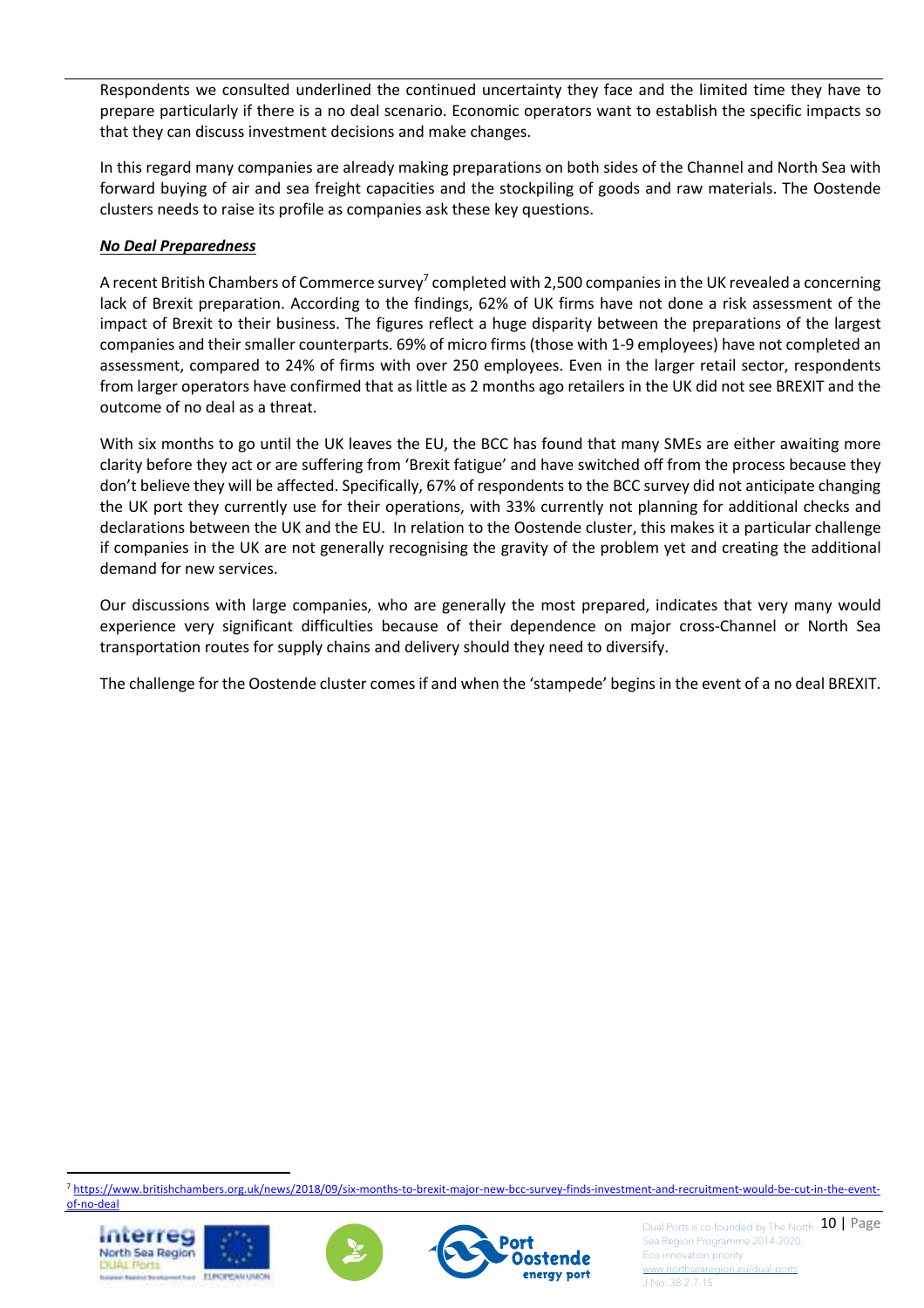### **CHAPTER TWO**: WHAT IS THE IMPACT OF BREXIT ON THE SUPPLY CHAIN FOR 'TIME BOUND' AND 'NON TIME BOUND GOODS'?

To understand the nature of the bottleneck in the main existing routes to/from the UK it is worth taking a look at the latest data on the Dover - Calais Dunkirk routes to/from the UK. For example, the Port of Dover handles €136 billion worth of goods annually, representing 17% of the UK's entire trade in goods, where 99% of transport is via 'roll-on, roll-off' (roro) ferries. The Port of Dover is considered to be both the busiest Roro Port in Europe, and the busiest passenger port in the UK<sup>8</sup>. According to recent evidence<sup>9</sup> given by the Port of Dover to a UK Parliamentary committee, the Port of Dover alone accounts for approximately 10,000 HGVs per day, the equivalent of a **180 km queue**. Due to the limited space (i.e. the port can only accommodate fewer than 1,500 HGVs plus tourist traffic at any one time), the Port of Dover must turn over the equivalent of its entire holding space 5-6 times a day, in contrast to container ports which does so only every 5-6 days. Currently, EU trucks account for 99% of freight traffic, with ferry crossing times at roughly 90 minutes. Considering the future procedures that will be needed for an external border of the EU, fluidity of traffic on this level is unlikely to be possible.

The Channel Tunnel also handles approximately € 140 billion worth of trade and 1.6 million HGVs per annum, equating to roughly 6,000 HGVs daily. A substantial amount of freight that moves through the Channel Tunnel is considered part of the 'just-in-time' supply chain, where 'speed' and 'sequencing' is of the essence. The tunnel's journey time is roughly 40-45 minutes, serviced by Eurotunnel's fleet of 15 shuttles, with up to six running per hour. According to a recent EY study on the economic footprint of the Channel Tunnel<sup>10</sup>, the largest product by value that travels through the Channel Tunnel is **postal and courier freight**, valued at €23 billion followed by **food goods** valued at approximately €10.2 billion. In 2016, approximately 30% of food consumed in the UK was imported from the EU, with 49% produced domestically. Both the Channel Tunnel and the Port of Dover have ambitions to grow. Channel Tunnel is expecting growth to increase by up to 30% in the next five years, whereas the Port of Dover estimates growth at 2-4% during the same period.

Delays are a key issue due to increased customs activities on the Channel - North Sea coasts as a potential new external border of the EU Single Market. Under EU law, checks must be done on animal or plant products leaving or entering the EU Single Market. Typically, a lorry driver must wait while a veterinary inspector opens their cargo, checks the temperature and verifies the health certificates attached to the cargo. On average this process can take 30 minutes but if the inspector deems additional checks are necessary a sample of the cargo is sent for laboratory testing, which takes far longer. After BREXIT, UK related goods are likely to face similar kinds of checks. The port itself expects that it will have to undertake 30% more import checks and 100% more export checks than currently.

One of our respondents, a German producer of cars with major production plants in the UK confirmed that in its BREXIT resilience research, *only 21%* of its existing capacity on the Channel Tunnel could be taken up by alternative existing RORO services on the Channel and North Sea. For example, previous industrial action in the Calais area lasting two weeks created a 6 month catch up periods for just in time sequencing.

If a no deal is likely, pressure will grow for urgent priority time bound products of strategic importance to be given priority as *time bound goods. Ostend Brugge International airport* (OBIA) may have a number of short term and longer-term opportunities in new time bound sector markets. Time bound goods could be considered as those like perishable and degradable goods including medical isotopes, medical equipment, dairy, vegetables and fruit, and key components within extended supply chains (e.g. automotive and aeronautical).

Conversely, this means that there will be knock on effect on other lower priority goods that have important consequences for those supply chains. The port opportunity for Oostende might focus on these *non-time bound goods* because you can put it on RORO, or smaller sustainable palletised loads, and take it to ports that are not affected by the M25 / M20 / M2 delays in South East England and focus on UK ports that have good access from the North Sea coast to the Midlands and North of England. It is here where the warehousing and stockpiling of goods in an uncongested European port like Oostende might fit in as an aggregation point for supplying UK with larger quantities of raw materials (bulk goods) that may be facing displacement from the prioritisation of time bound goods in the other larger channel ports/routes.

<sup>&</sup>lt;sup>9</sup> http://data.parliament.uk/writtenevidence/committeeevidence.svc/evidencedocument/public-accounts-committee/brexit-and-the-future-ofcustoms/ <sup>10</sup> https://www.getlinkgroup.com/uploadedFiles/assets-uk/the-channel-tunnel/180604-EY-Channel-Tunnel-Footprint-Report.pdf







Dual Ports is co-founded by The North 11 | Page Sea Region Programme 2014-2020; Eco-innovation priority.

l <sup>8</sup> http://www.doverport.co.uk/administrator/tinymce/source/Oxera%20Port%20of%20Dover%20infographic%20v10.pdf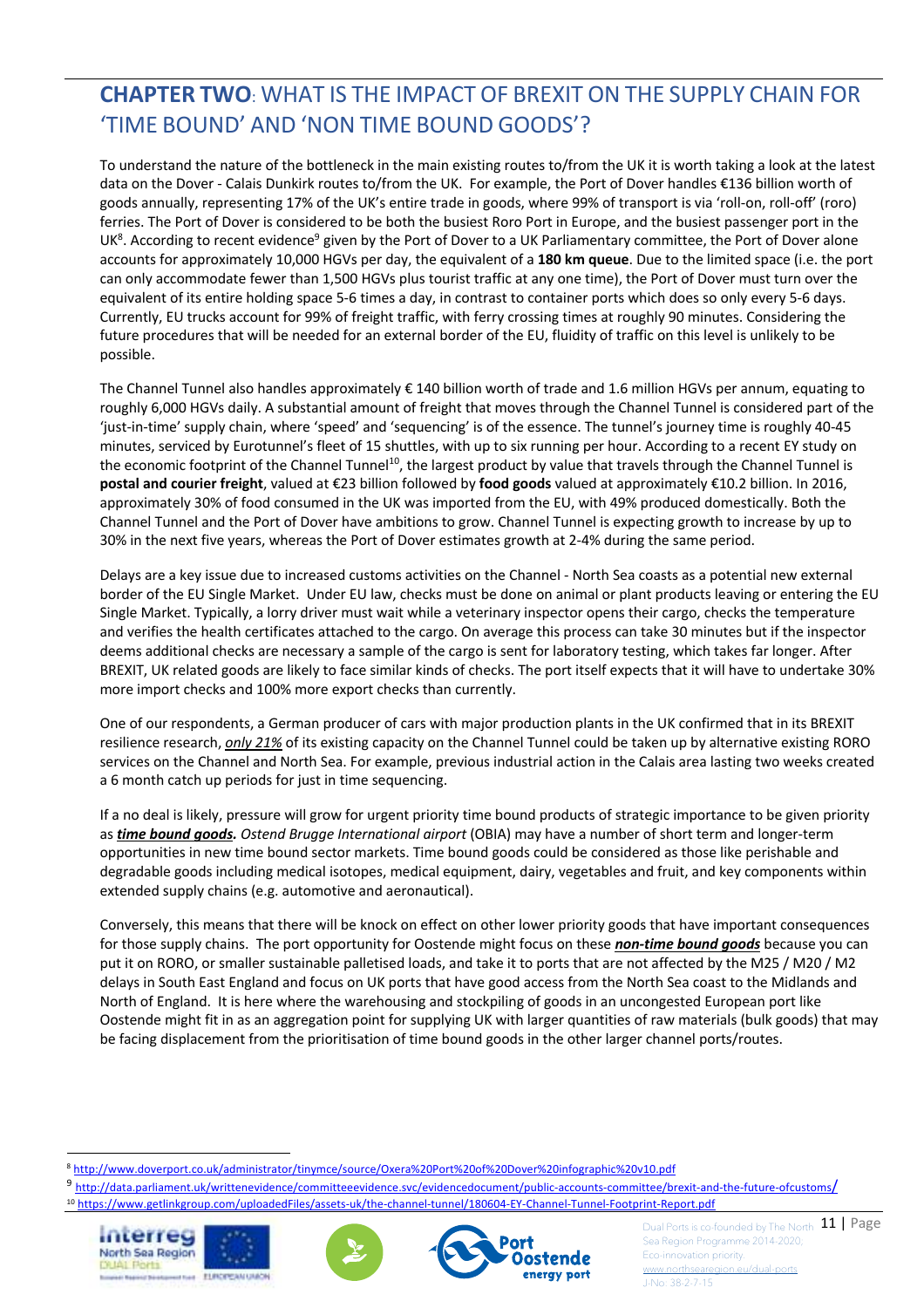# **CHAPTER THREE**: CAN OOSTENDE AND THE WIDER REGION BE PART OF THE SOLUTION FOR THESE INDUSTRIES AND TRADE?

With an important window of opportunity open for the Oostende cluster to promote and make itself known to new stakeholders and potential clients who are seeking to increase their own organisational resilience to BREXIT and diversity the risk associated with delayed goods flows and congested roads and ports

#### *What does Ostend Brugge International Airport (OBIA) offer? Strengths and Weaknesses of the offer*

- Operational hours: 24/7
- Runway: 3,210 x 45 m
- ILS category: 1
- Passenger terminal: 6 500 m<sup>2</sup>
- Terminal capacity: 330 000 passengers
- Check-in desks: 9
- Security lanes: 3
- Gates: 4
- Aircraft: code 4-E
- Parking stands: 17
- 10-year round services
- 13 seasonal services



Besides the understated general strengths of OBIA, it is its capacity as a cargo airport which is most significant in the context of BREXIT. OBIA has new capacity is coming on stream from 1st April 2019. Currently, 40% of the Egypt Air capacity coming into OBIA is trucked on via RORO and Channel Tunnel to the UK. The rest is for Dutch flower auctions etc. Importantly, for key Oostende based importing companies (like the soft fruit importer we interviewed) specialised companies have handling agents in house that are familiar with UK customs formalities. Handling agents and customs expertise are important skills sets that help make an airport attractive for new routes. Bonded warehouses and Authorised Economic Operator status are important statuses for companies in the Oostende cluster to remain competitive in this emerging situation. Some of the strengths of the OBIA are set out below.

#### **Cargo Terminal**

- Runway: 3,200 m 10,500 ft
- Flexible 24/7 airport operations
- Top facilities for perishables, outsized cargo and livestock







Dual Ports is co-founded by The North  $22 | Page$ Sea Region Programme 2014-2020; Eco-innovation priority.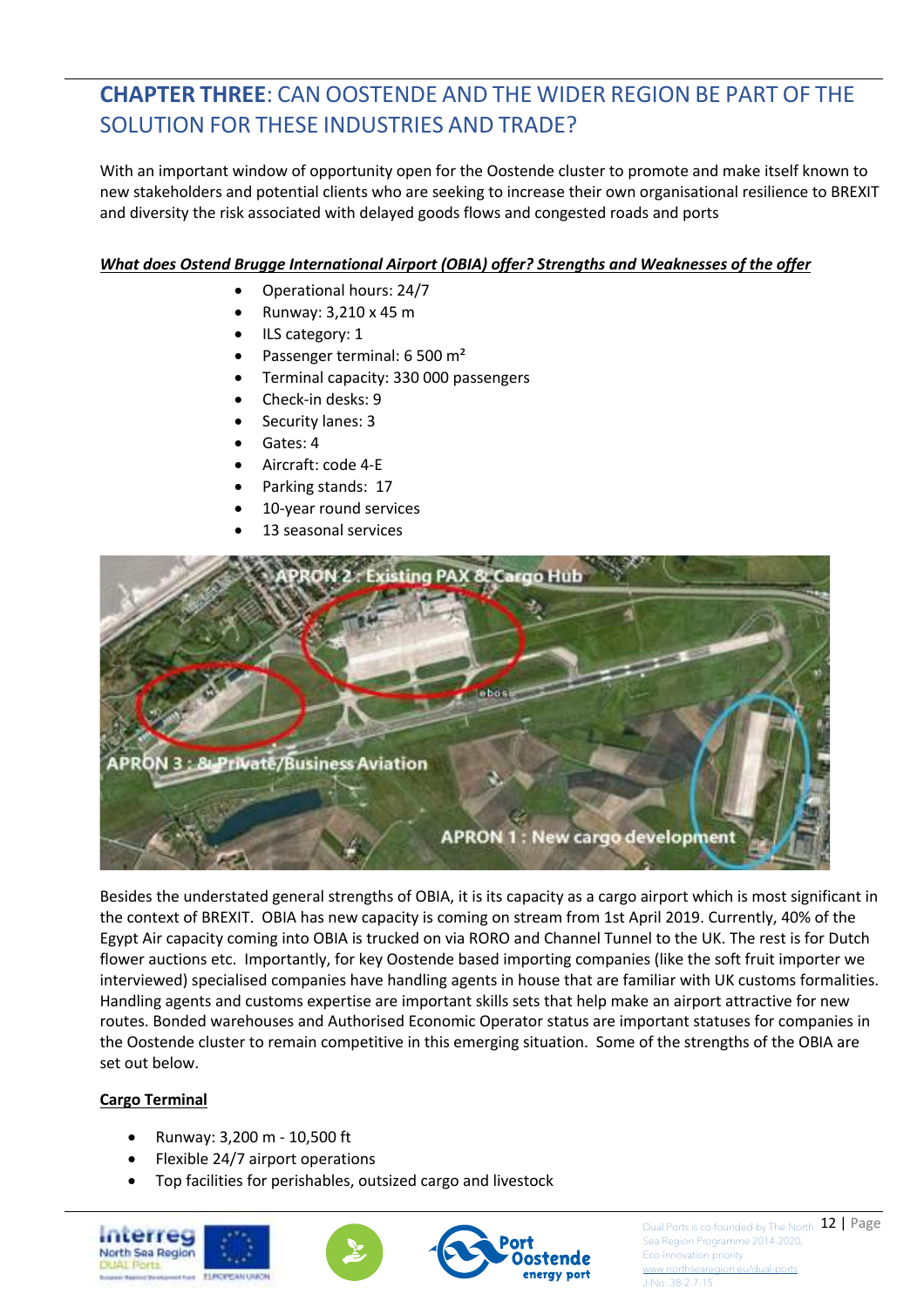• Warehouse capacity: +/- 13,000 m²

#### **Support**

- EU veterinary inspection post
- Truck parking, staging and waiting area
- Mirror adjustment zone
- Fuel station

#### **Cooled warehouses**

- 6,200 m² cooled storage
- 430 m<sup>2</sup> freezer storage
- Cold chain with ULD loading track and 3 truck docking bays



Nevertheless, a number of challenges face OBIA at the present time, notably the need to access qualified personnel able to deal with issues that might be created by it being located on a hard-external border to the EU. Big logistics companies like DHL, UPS & Schenker etc have the internal capacity to deal with UK customs procedures and clearances through their bonded facilities. With the growth of the EU Single Market, key strategic routes to and from the UK have consolidated and this has led to the disappearance of qualified staff at smaller regional ports and airports to advise on specialist customs issues. The OBIA reported having found someone in Zeebrugge with this competence recently but skills shortages remain an issue for companies to effectively adapt to the short-term changes ahead of them in 2019. Nevertheless, OBIA strategic location at the confluence of major motorway, maritime, rail and inland waterway transports in Belgium make it ideally placed to service rapid cargo markets in a 500 km radius of Oostende.







Dual Ports is co-founded by The North 13 | Page Sea Region Programme 2014-2020; Eco-innovation priority.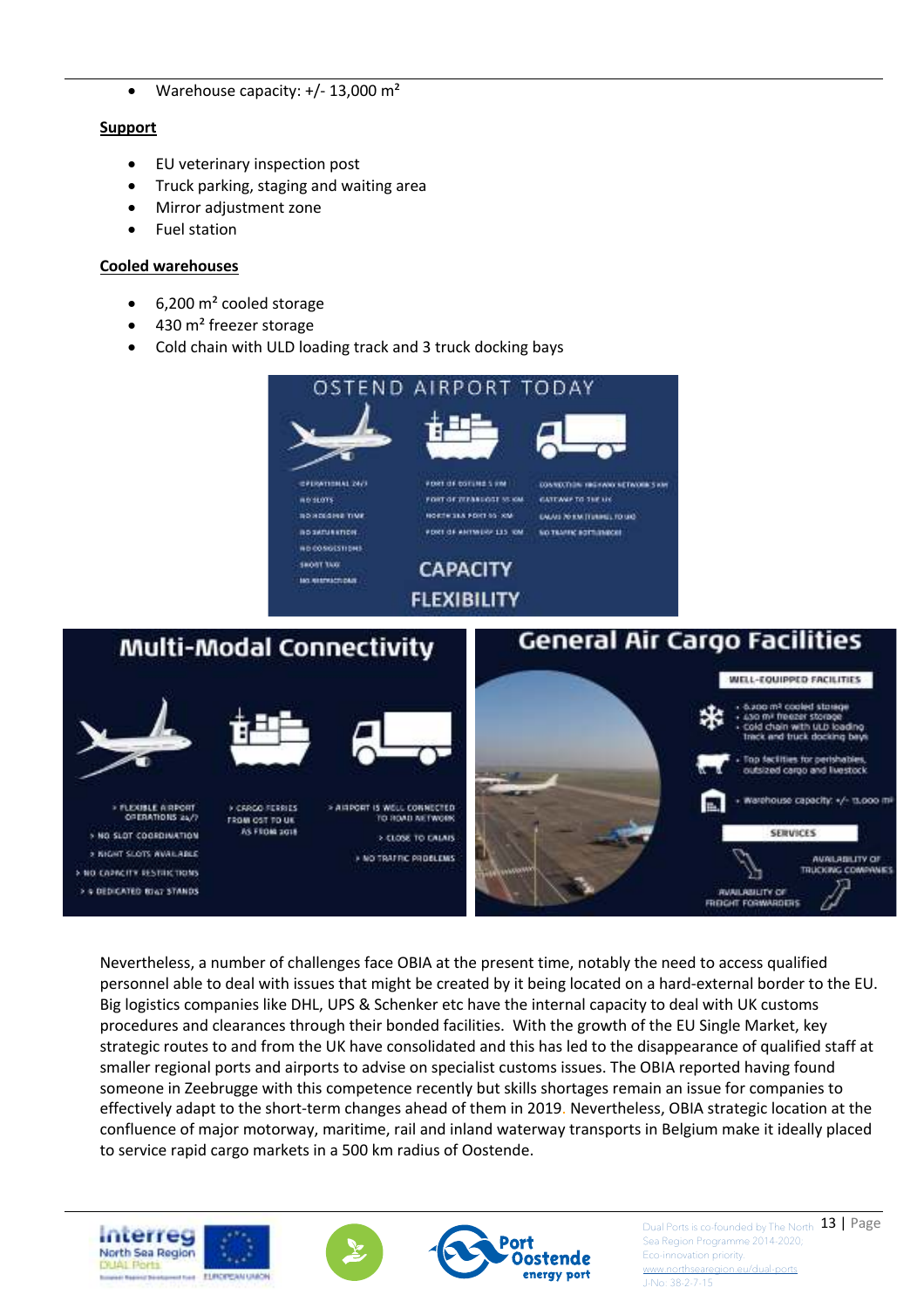

Post Brexit, there could be some potential if the UK Government could consider Zeebrugge and Oostende for a "Le Touquet style agreement" with Belgian Federal Government. This could be an interesting question to explore with diplomatic sources but may be limited due to the need to resource border posts permanently in Belgium by HM Border Force. Respondents confirm that there is a presence already in the Port of Gent.

The other ongoing issue for OBIA is the competitive pricing of A1 jet fuel. Currently, the fuel has to be trucked from Gent port to OBIA making it more expensive than in Liege which is located on the NATO pipeline. The Port of Oostende (and its back port) could play an important role in bringing this fuel in by sea or canal, although important quality checks on the fuel are needed during transhipment and storage.

Forward buying of air freight slots is an issue in the UK's main cargo airports. OBIA has had links with Doncaster and Cardiff airports in past so the focus may need to be on these regional airports that are not short of slots in 2019 and 2020. OBIA is not opposed to talking to a major logistics warehousing player as this would help drive the wider cluster and competence set at OBIA.

#### *What can the Port of Oostende offer and how quickly can new routes be established?*

This very much depends on what BREXIT actions are taken in the UK regional ports particularly on the North Sea coast.

The CEFEUS study<sup>11</sup> talks about 'Increasing Capacity of other ports' (away from the Port of Dover and Eurotunnel) by incentivising alternative ports on the East and South coasts for them to increase capacity (Ramsgate, Sheerness, Newhaven, Great Yarmouth, Ipswich and Hull) by either by reducing tax obligations such as business rates, which in turn will provide a discounts to freight operators, or through the creation of freeports for areas that are particularly deprived. These UK policy developments could present important opportunities for the Port of Oostende depending on its ability to respond effectively to new market demands during the 2019 "window of opportunity".

In 2015, the Port of Oostende and the regional development agency POM, completed a study<sup>12</sup> looking at some of these alternative routes to the UK (particularly those avoiding the busy South East England corridors). The study looked at the viability of routes to Ipswich, Harwich and Ramsgate (pre-BREXIT). The research focused on a number of key sectors including haulage, wood transport, bricks, biomass and recycled materials that represent some of the key sectors with the highest added value. Already, in 2015, the PAC2 study concluded that the pre shipping costs in Oostende could be competitive even to larger ports like Rotterdam (given their size and now potential congestion in the case of a no deal BREXIT). Critical to the current situation, Ipswich

<sup>11</sup> CEFEUS study - https://www.canterbury.ac.uk/social-and-applied-sciences/psychology-politics-and-sociology/cefeus/docs/CEFEUS-Delivering-a-Brexit-Border-2018.pdf <sup>12</sup> http://www.pac2.eu/communication-material/pac2-publication



l





Dual Ports is co-founded by The North  $\overline{14}$  | Page Sea Region Programme 2014-2020; Eco-innovation priority.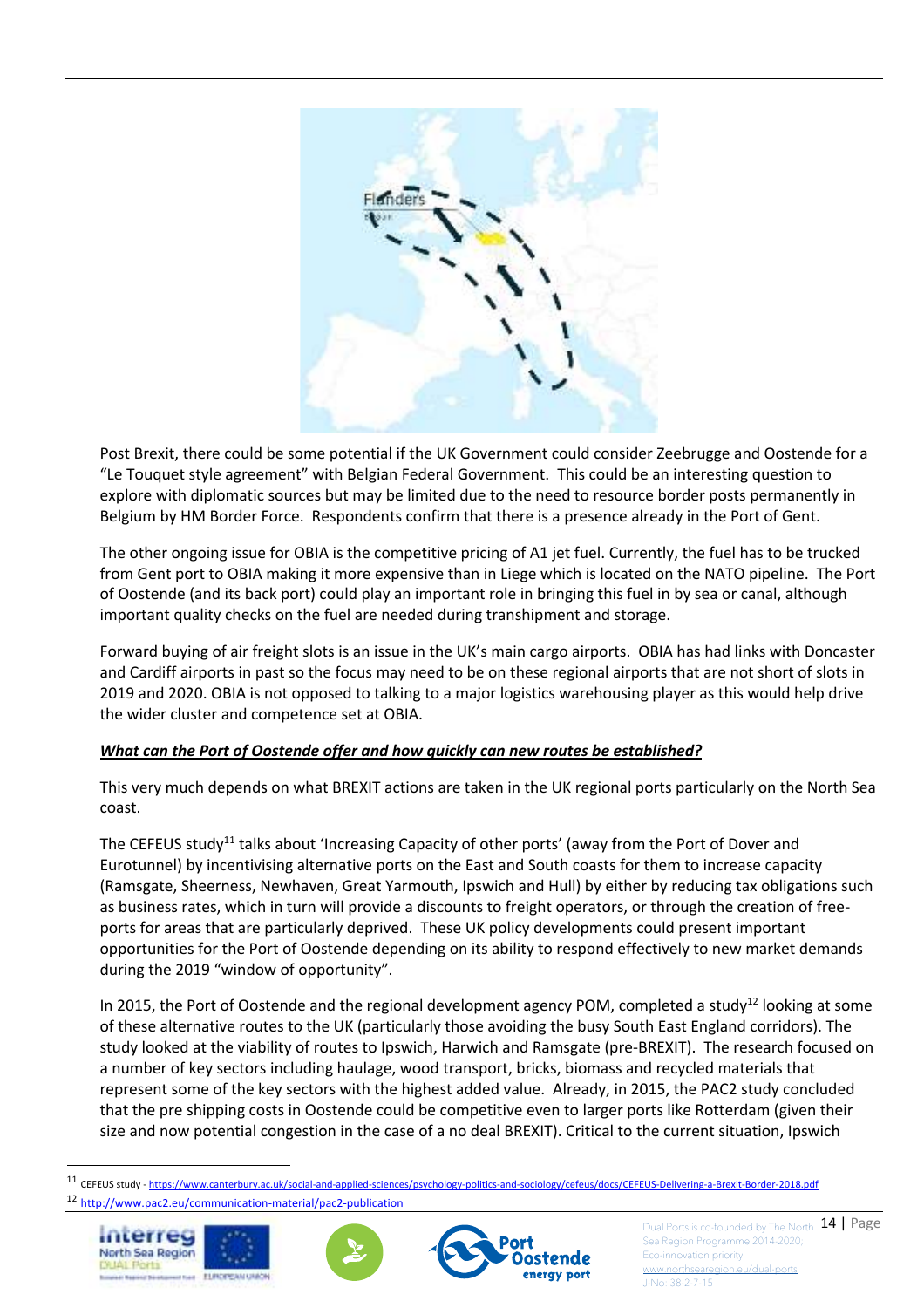came out as the route with the best return with shippers at that time due to its distance from London and the Channel Tunnel, Channel Ports and the fact that existing services like Hull Zeebrugge and Harwich Hoek of Holland exist already.

The study (written before BREXIT) talked about the need to minimise the start-up costs involved in getting new services onto the market in response to a given demand. For example, the chartering of vessels can be arranged relatively quickly and makes more sense in the short term than buying new RORO vessels.

The author discussed the opportunity for more sustainable shipment of smaller palletised part or full loads to and from regional ports in the UK on a faster and more frequent basis. The ethos of larger vessels and exclusive reliance on RORO leads to larger vessels, dredging challenges and congestion problems in the port hinterlands. The Port of Oostende is committed to looking at smaller, more sustainable forms of marine transport to and from the UK, including sustainable technologies of ship propulsion.

As part of a proactive approach, the Port of Oostende identified the need to be ready in case of structural problems affecting the reliability of Channel Tunnel services. It underlined the importance of creating alternatives for the transport sector paying attention to desirable scheduled arrival times in the UK for onward travel to UK destinations. It also talked about the potential of the Port to act as a calamity / spill over port and emphasised the important need to engage the participation of the total logistic chain not just the ferry RORO operators.



Besides the rapidly growing Blue Energy base at the Port of Oostende, the port has a number of strengths including:

**Heavy load capacity up to 20T/m² for general cargo** - The 'Zeewezendok' is equiped with a heavy load quay with a capacity of 20 t/m<sup>2</sup>, including adapted RORO-berths, which is rather unique in the Southern North Sea region. The Zeewezendok is an excellent location to handle over-sized and project cargo especially. These are the types of cargoes that could be displaced by the prioritisation of strategic time bound cargoes on the Eastern Channel routes to the UK.









Dual Ports is co-founded by The North  $\overline{15}$  | Page Sea Region Programme 2014-2020; Eco-innovation priority. w.northsea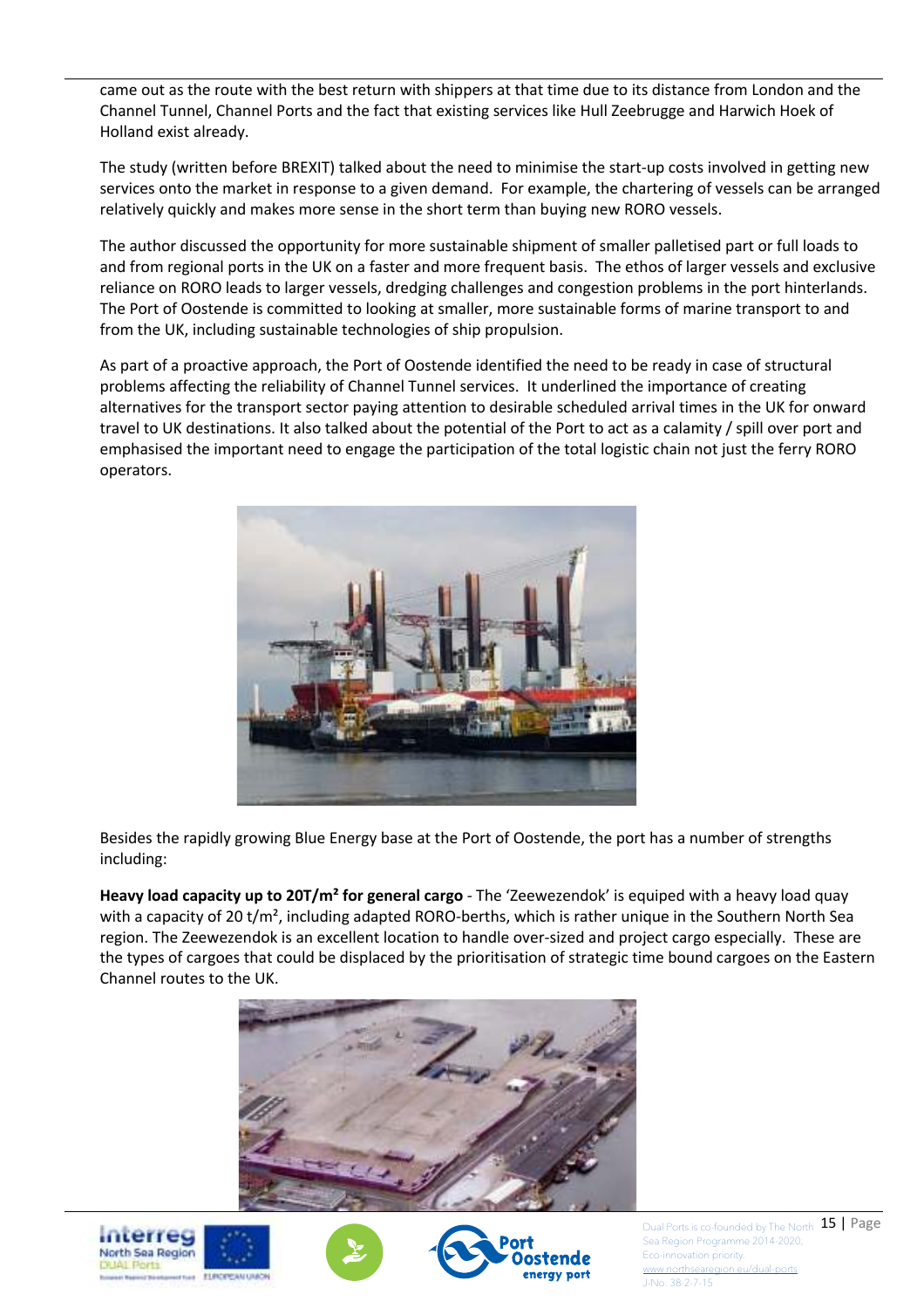**Bulk transport** -Situated in the far end of the outer harbour, the 'Diepwaterkaai' (length 380 m) and the 'Cockerillkaai' (length 320 m) are equipped to handle bulk traffic and general cargo. The 'Demey lock' (length 124 m, width 17.5 m) gives way to two inner docks, 'Vlotdok' and 'Houtdok' (depth 6 metres). Those docks are equiped with all necessary facilities. As the docks are connected to the inland waterways, they are easily accessible for barges.In its industrial inner port area, the Port of Oostende offers multiple opportunities for organising the storage of products different sectors



**Multimodal possibilities:** The port of Oostende is connected by road to the international motorway network (via the international motorway A10 – A40), by ship, via the canal Oostende-Ghent for inland vessels up to 1350 ton and coasters up to 3500 ton, and by rail, including a rail bridge over the canal connected to a network of tracks and a multimodal railway platform at Plassendale I



**Marine services and renewable energy:** a dedicated area for marine services has been made ready by the port, and several installations have been built for the production of renewable energy.









Dual Ports is co-founded by The North  $\overline{16}$  | Page Sea Region Programme 2014-2020; Eco-innovation priority. w.northsea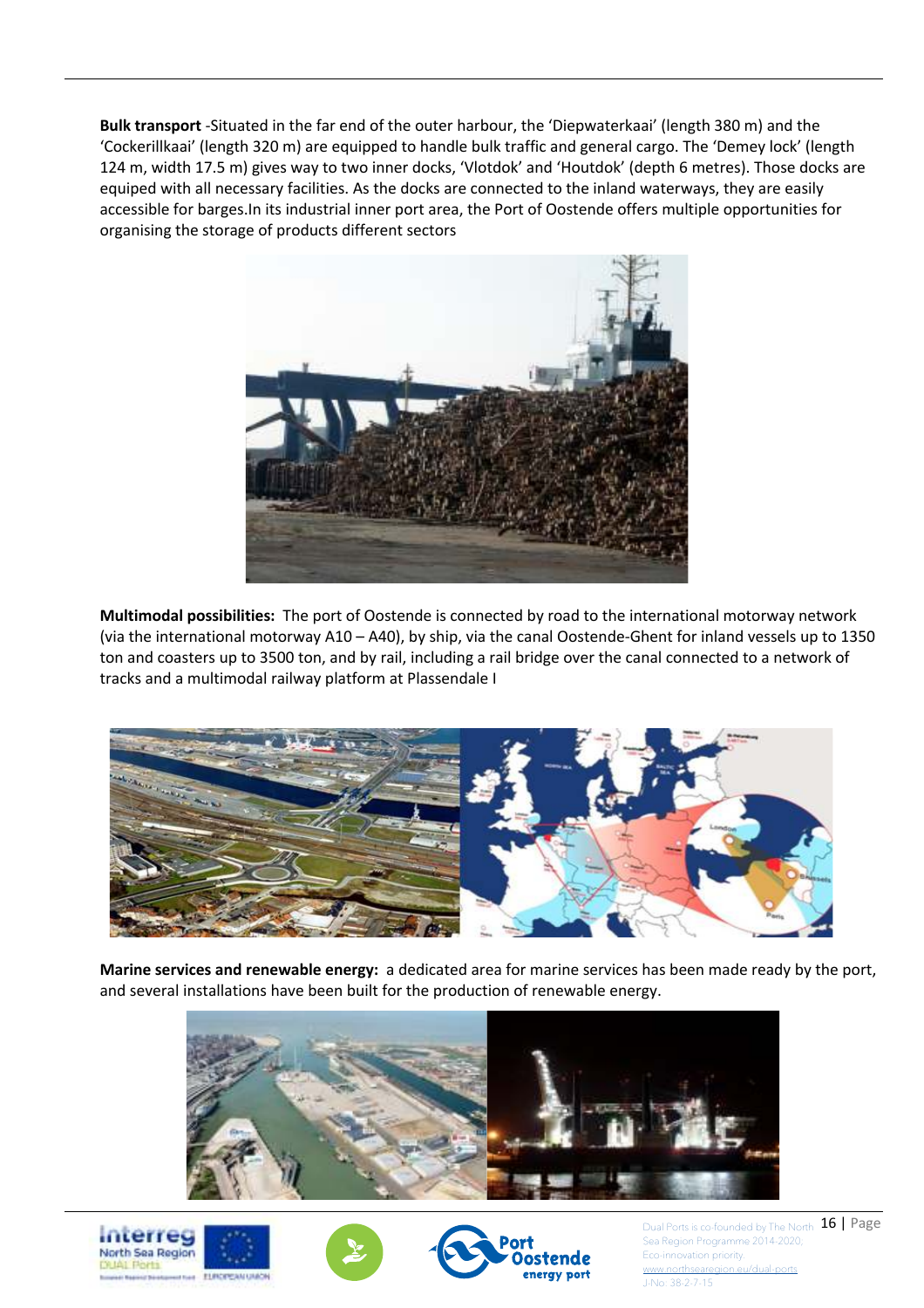**Chemical industry:** there is a chemical area in the port, clustering several chemical companies in compliance with the strict SEVESO directives. There is space available for expansion.



Courtesy of GFS nv

**Circular economy:** several companies already active in the re-use of materials, like metals, soil, concrete, plastics, non-ferro metals, asphalt, etc.





Dual Ports is co-founded by The North 17 | Page Sea Region Programme 2014-2020; Eco-innovation priority. www.northseare

J-No: 38-2-7-15

ostende

energy port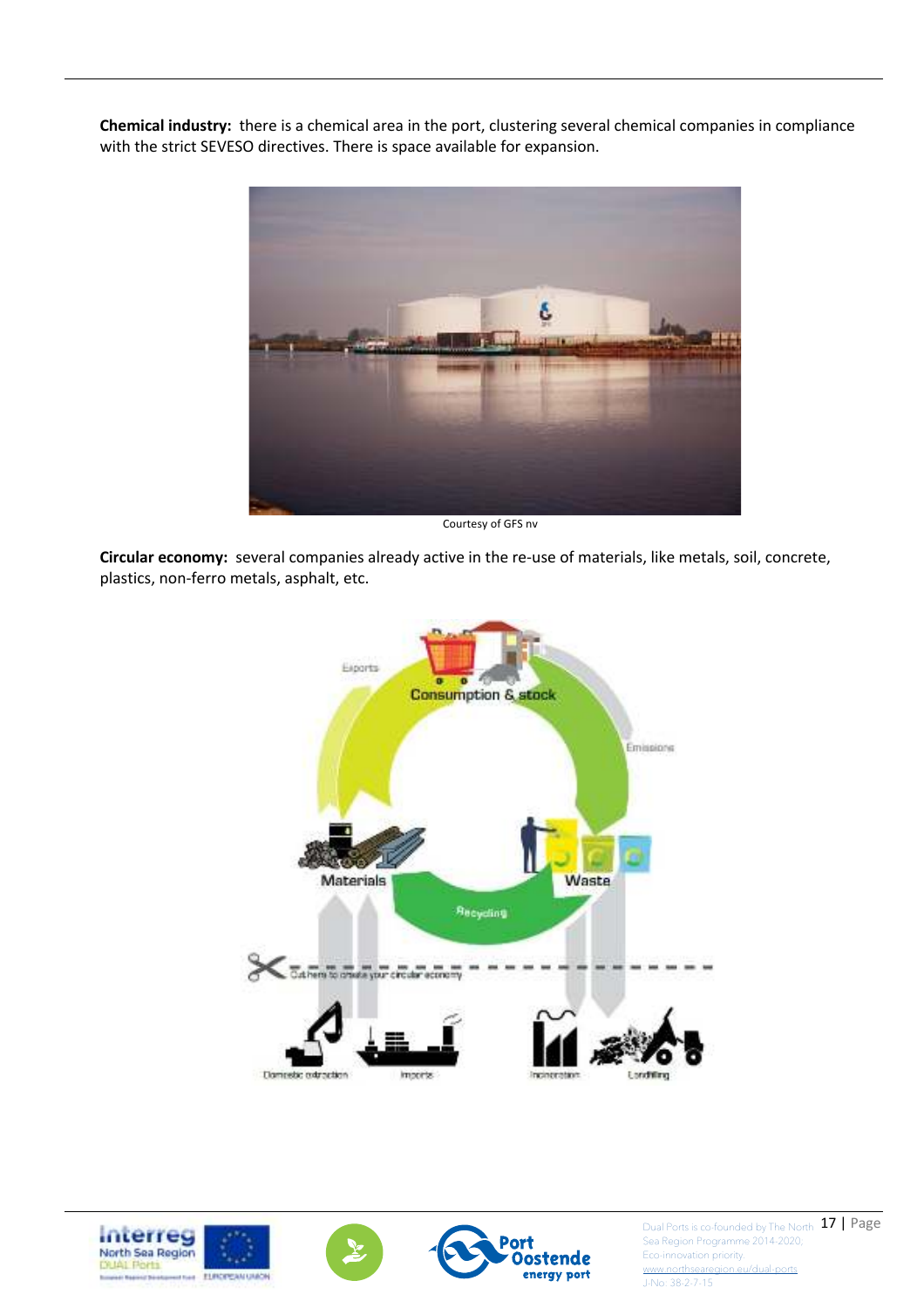#### **Warehousing and haulage sectors in Oostende area**

The Oostende cluster is well served for good sized inter modal warehousing with close links to rail, maritime and air freight possibilities. The airport is working on increased capacity for storage of delicate air freights (including livestock) and further capacity will come on stream in April 2019.

In and around the port different companies, both local and global, offer warehouse and logistics facilities. In addition, there is scope for additional warehousing to be constructed or leased.



Several transport companies are active in the Oostende clusters dealing with different load types and quantities. The haulier companies interviewed for this report confirmed their interest in collaboration opportunities in order to build competitiveness for the Oostende cluster in full loads, grouped loads and part loads with partner companies in the UK. One company reported that the lack of trained drivers in the UK will become a limiting factor for the hauliers post BREXIT as the presence of Central and Eastern European drivers diminishes in the UK. Others are concerned by empty returning lorries.

Haulage to/from the UK may also be affected after BREXIT by increasing licencing and restrictions on UK haulage firms driving across the European Union (i.e. a potential rationing of future UK CEMT and CTC licences to operate in the EU). It is here where the maritime and haulage RORO options for freight to/from UK and Belgium with tractorless trailers (LOLO) could become increasingly popular particularly on longer North Sea routes that avoid congestion on the Motorways in the South East England and North East France. As a result, once the BREXIT situation starts to clarify itself new partnership opportunities with UK medium sized hauliers might well be on the cards. One important step is for operators in the Oostende cluster will be to consider applying for the EU Authorised Economic Operator (AEO) which is intended to help reduce paperwork for businesses which meet the correct standards.

Already, with UK firms increasingly stockpiling raw materials one key sector is running short in the UK even now frozen storage. This is an opportunity for the Port of Oostende if an onward efficient ferry service for chilled products can be established that avoids the customs and congestion delays in the neighbour ports and Channel Tunnel routes.







Dual Ports is co-founded by The North 18 | Page Sea Region Programme 2014-2020; Eco-innovation priority.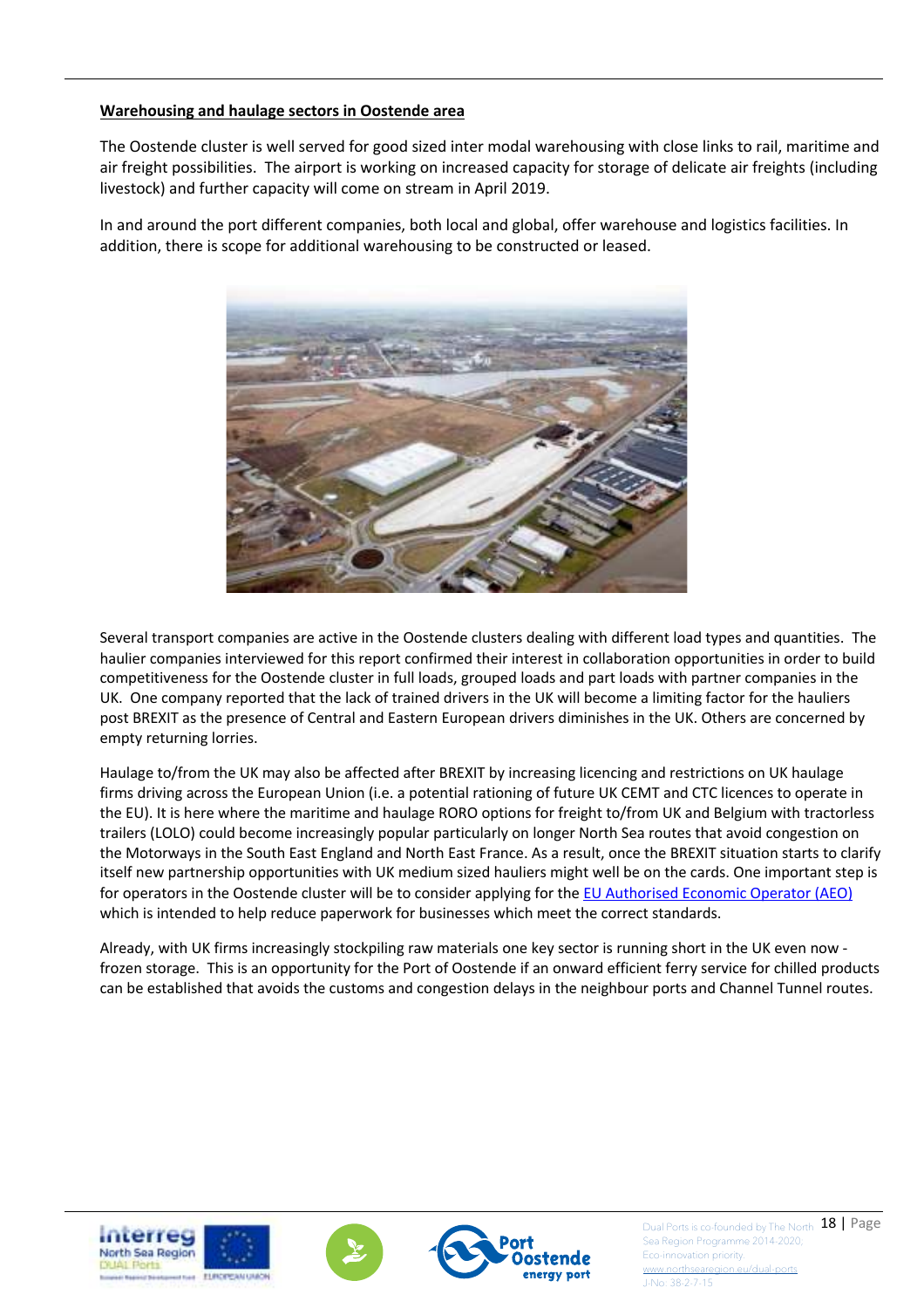# **CHAPTER FOUR**: WHAT ARE THE KEY BREXIT RELATED SECTORS THAT OOSTENDE CAN OFFER RESILIENCE ON?

It is here where the Port and the Airport, together with the different logistic service providers, might have varying offers to economic operators in the wider region with logistics needs to and from the UK. Hereby, the clustering of strengths and services, offered by marine, airborne and warehousing and specialist storage operators, may increase the attractiveness of the area to UK based operators looking for an EU Single Market logistics bolt hole at the Belgian coast. The strengths (and weaknesses) of the port and airport are therefore different.

#### **Ostend Brugge International Airport**

The airport may be well located to pick up on spill over from slot congested airports, like Heathrow or urgent **time bound** air cargoes destined for the Midlands and the North of England away from the congested routes of the south East of England. Postal services are currently very dependent on the Channel Tunnel. It would be interesting to investigate how OBIA might become an aggregation point for these services particularly with major air Royal Mail hubs like the East Midlands Airport.

#### Pharmaceuticals

EFPIA, the European pharmaceuticals association, has recently expressed concern about the UK leaving the EU, without a deal in March 2019. In the event of 'no deal', customs and other checks at ports and borders causing delays and the possible suspension of air flights, would cause very real disruption to the availability of medicines and time critical clinical trial materials to patients in the UK.



In its position paper, EFPIA confirms that every month, 82 million packs of medicines move between the UK and the EU, of which many packages move between Dover and Calais. Companies are planning to use different routes to and from the UK where capacity exists, but this is limited. There are also difficulties with geographic location, suitable secure and refrigerated storage facilities for medicines, and customs checking arrangements. Some companies have considered moving essential medicines by air freight, but this will depend on the UK and EU having an agreement for planes to continue to fly should the UK leave without a deal.

The so-called BREXIT HEALTH ALLIANCE is also calling for immediate contingencies to be put in place in order to protect patients and public health in the event of a no-deal scenario. Some of these constitute opportunities for congestion free airports like OBIA. These include:

- The introduction of measures that will continue to recognise UK based testing at least until it can be transferred to the EU.
- A mutual recognition agreement for all CE marked medical technologies granted by a UK based notified body (for EU) or granted by an EU continent based notified body (for UK).







Dual Ports is co-founded by The North 19 | Page Sea Region Programme 2014-2020; Eco-innovation priority.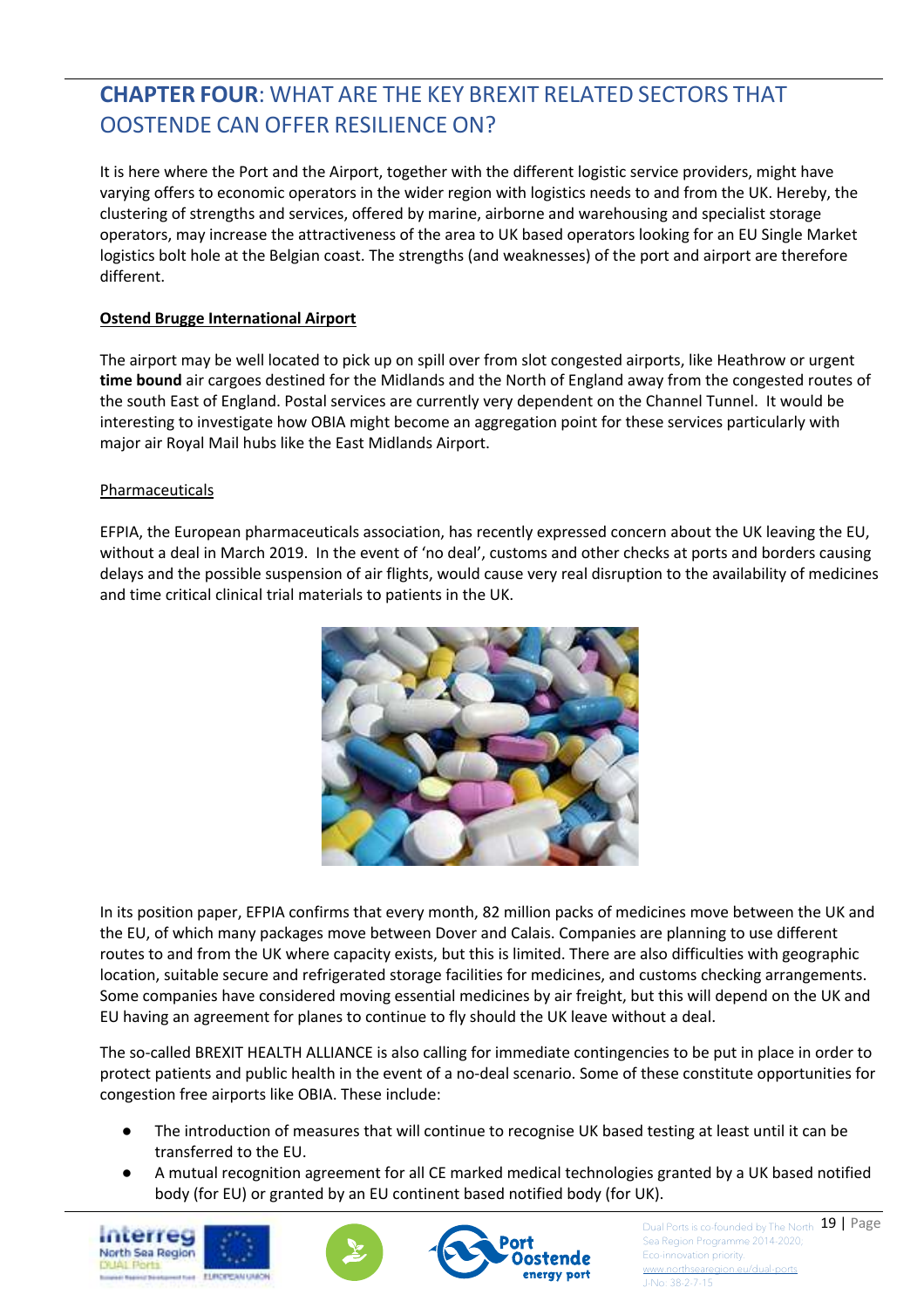- The introduction of measures to enable the continued UK participation in key data sharing platforms that protect public health and medicines and medical technologies safety in Europe.
- Discussions between relevant authorities and the sector to co-ordinate contingency plans such as putting fast track lanes or priority routes for medicines and medical technologies into ports and airports.
- Medicines and medical technologies, including clinical trial materials, should be temporarily exempted from any new customs and borders checks.
- Enable paperwork and regulatory checks to be completed away from the physical border.
- The European Air Safety Authority (EASA) should recognise certificates issued in the UK to ensure that planes can continue to fly.
- Exploring the possibility of, for a defined period, also exempting active pharmaceutical ingredients (API) and raw materials for medicines from border checks to ensure manufacturing of medicines continues with limited disruption.

For new operators considering the opportunity to transport pharama products and isotopes, there are a challenging series of regulatory hurdles that need to be addressed. The following WHO guidance illustrates some of the key issues for "*storage and transport of time- and temperature-sensitive pharmaceutical products*". The target readership includes regulators, logisticians and pharmaceutical professionals in industry, government and international agencies.

The World Health Organisation's Expert Committee recently endorsed 16 comprehensive technical supplements to complement the already existing "Model guidance for the storage and transport of time- and temperaturesensitive pharmaceutical products" published in 2011. This guidance sets out the principal requirements for safe storage and distribution. The now provided technical supplements are intended to function as additional material. Each one is linked back to a specific clause or clauses in the parent document. All 16 documents are written in standard format and each contains a reference section with hyperlinks to relevant supporting materials.

The topics covered are:

- 1. Selecting sites for storage facilities
- 2. Design of storage facilities
- 3. Estimating the capacity of storage facilities
- 4. Security and fire protection in storage facilities
- 5. Maintenance of storage facilities
- 6. Temperature monitoring of storage areas
- 7. Qualification of temperature-controlled storage areas
- 8. Temperature mapping of storage areas
- 9. Refrigeration equipment maintenance
- 10. Checking the accuracy of temperature control and monitoring devices
- 11. Qualification of refrigerated road vehicles
- 12. Temperature-controlled transport operations by road and air
- 13. Qualification of shipping containers
- 14. Transport route profiling qualification
- 15. Temperature and humidity monitoring systems for transport operations
- 16. Environmental management of refrigerant gases and refrigeration equipment





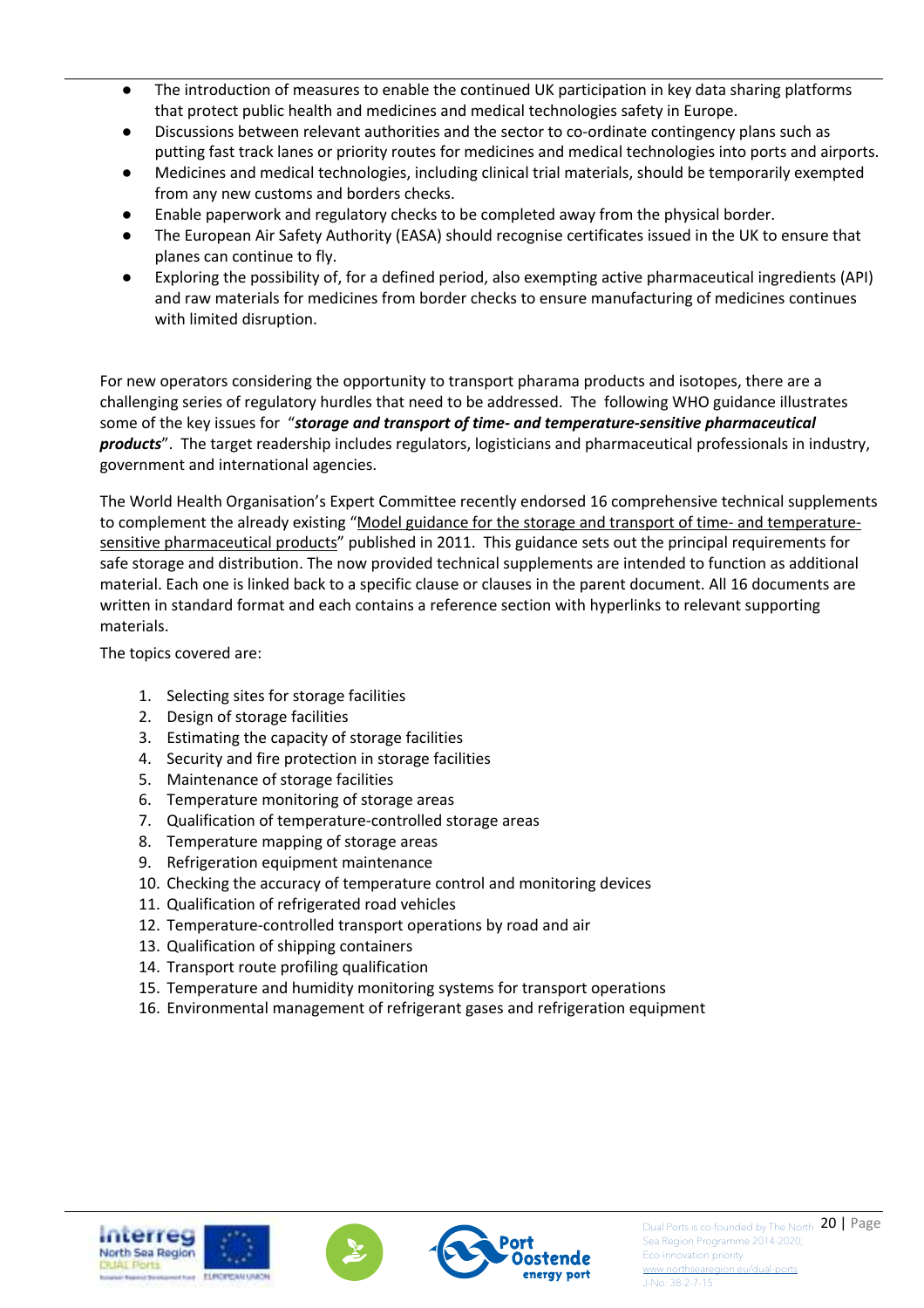#### Fruits and vegetables

OBIA host specialist firms like the Tulpingroup who have a very strong track record in the shipment of soft fruit and vegetables by air and onward by road to the UK. Established in 1975, the Tulpinggroup is the only one European Forwarder dedicated only to fruit and vegetables by air. Specialising in soft fruit (mainly strawberries), grapes, stone fruit, vegetables, exotics Tulpingroup are very active in 8 airports in the region. With an important base at the OBIA, one of the largest markets at the current time is the South of England. Specialist customs skills are needed. Nevertheless, one of the main threats to the soft fruit trade with the UK is not necessarily the customs issues, but more the impact of macro-economic currency fluctuations with BREXIT. In the case of a Pound Sterling crisis, the competitive advantage of Tulpin / OBIA of in the field of soft fruit import from Egypt could be threatened from a devaluation of the pound, which in turn would affect the price UK supermarkets are prepared to pay for soft fruit in the winter season. Exporters in the Middle East might choose to export to countries neighbouring Egypt and Jordan for example.



Courtesy of the TulpinGroup

#### **The Port of Oostende**

The **non-time bound** market would appear to be the one where the Port of Oostende strengths lie. Significant displacement in time and alternative routes could emerge if these products find themselves facing significant delays on the existing routes.



Opportunities for the efficient shipment of niche raw materials 'sustainably' might be a competitive market in which the Port of Oostende could be promoted. Like the sectors looked at in the 2015, PAC2 study, the post BREXIT world could see a number of basic products needing regular and consistent shipment to the UK to keep







Dual Ports is co-founded by The North  $\begin{array}{c} 21 \end{array}$  **Page** Sea Region Programme 2014-2020; Eco-innovation priority.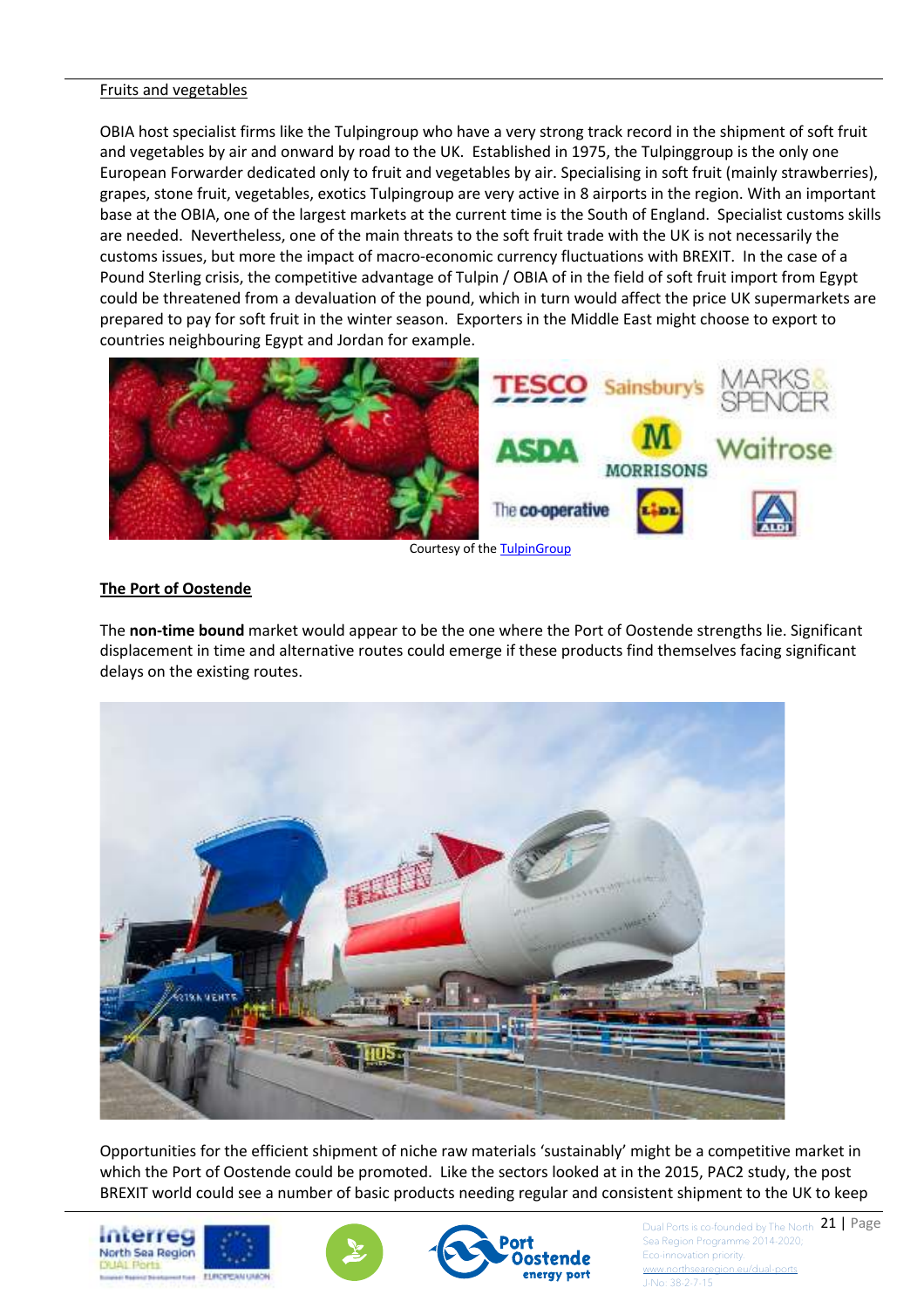the supply of basic raw materials for food and drink production, road and building materials as well as the key larger oversized cargoes that might find their scheduling affected by congestion on other short sea routes to/from the UK.



The concept of a 'calamity' or 'spill over' port (a term used in the 2015 PAC2 study) is not out of the question either if there are shortages and urgent shipments needed in the event of a No deal BREXIT. The Port of Oostende would benefit significant from any UK Government's initiative to make UK regional ports on the East and South coasts of England more attractive for import and export of goods in an effort to relieve the Dover – Calais corridor. The ports of Ipswich, Great Yarmouth, Ramsgate, Hull, Sheerness and Newhaven might all play a greater role in future in providing additional capacity.









Dual Ports is co-founded by The North 22 | Page Sea Region Programme 2014-2020; Eco-innovation priority.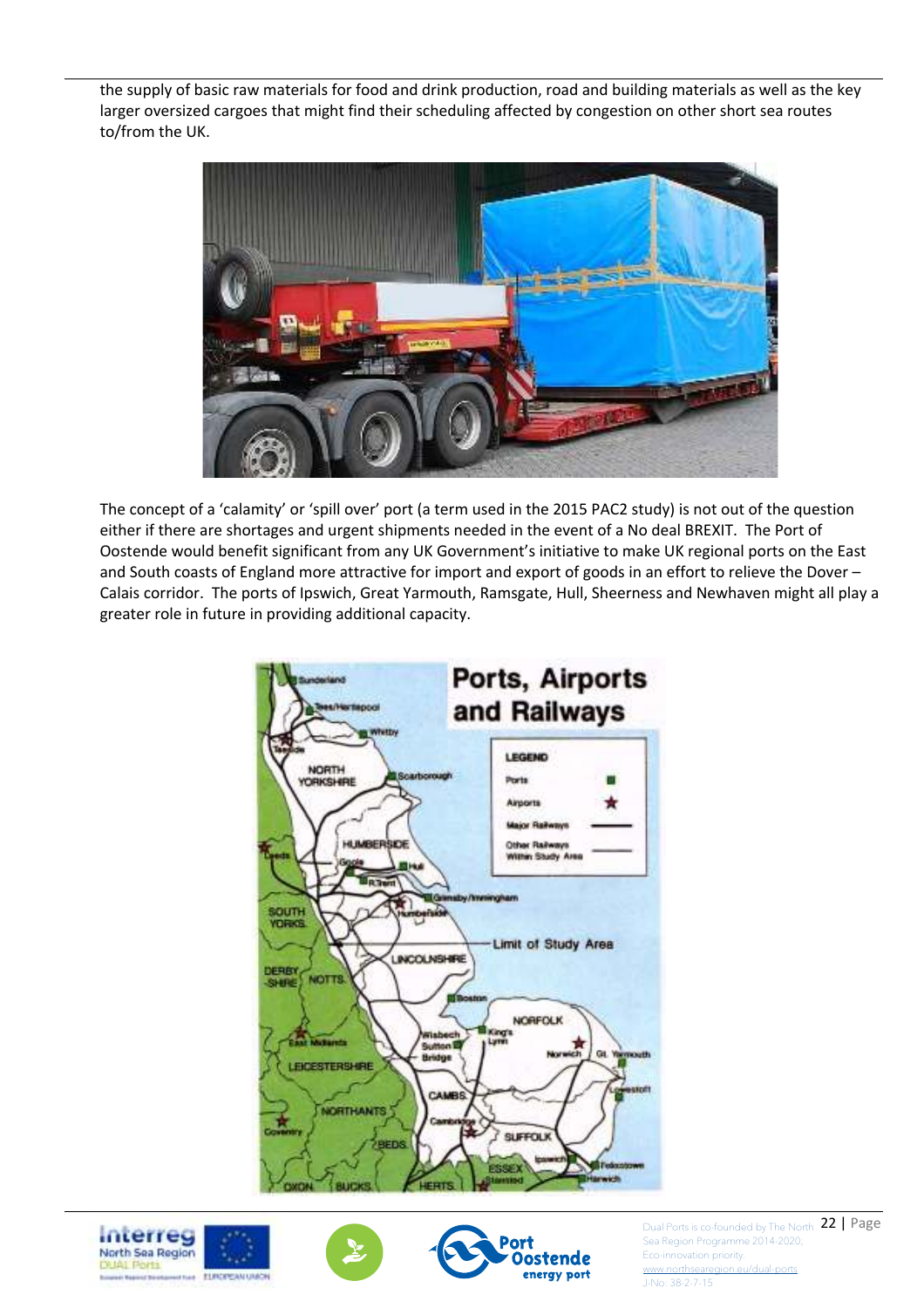### **CHAPTER FIVE**: INCORPORATING SUSTAINABLE AND LOW CARBON SOLUTIONS

BREXIT has the potential to impact significantly on:

- Driving distances
- Increased delays in ports and on the road networks due to new customs procedures;
- Increased waiting times with engines running places for drivers;
- Higher security risks, due to longer waiting times at the border controls;



The Oostende cluster should consider the opportunity to:

- Identify additional sustainable routes to and from the UK;
- Tractor less trailers to/from UK with a limited number of CEMT licences after BREXIT in the UK.
- for lorries?
- Solar or renewables
- Facilitate clustering opportunities between freight and haulage firms on both sides of the border;
- Installation of supply stations of H2 for trucks
- Installation of supply stations for LNG for trucks
- Installation of electricity eco charging points for trucks
- Provision of more equipped resting-areas for truck drivers (new regulations)









Dual Ports is co-founded by The North 23 | Page Sea Region Programme 2014-2020; Eco-innovation priority.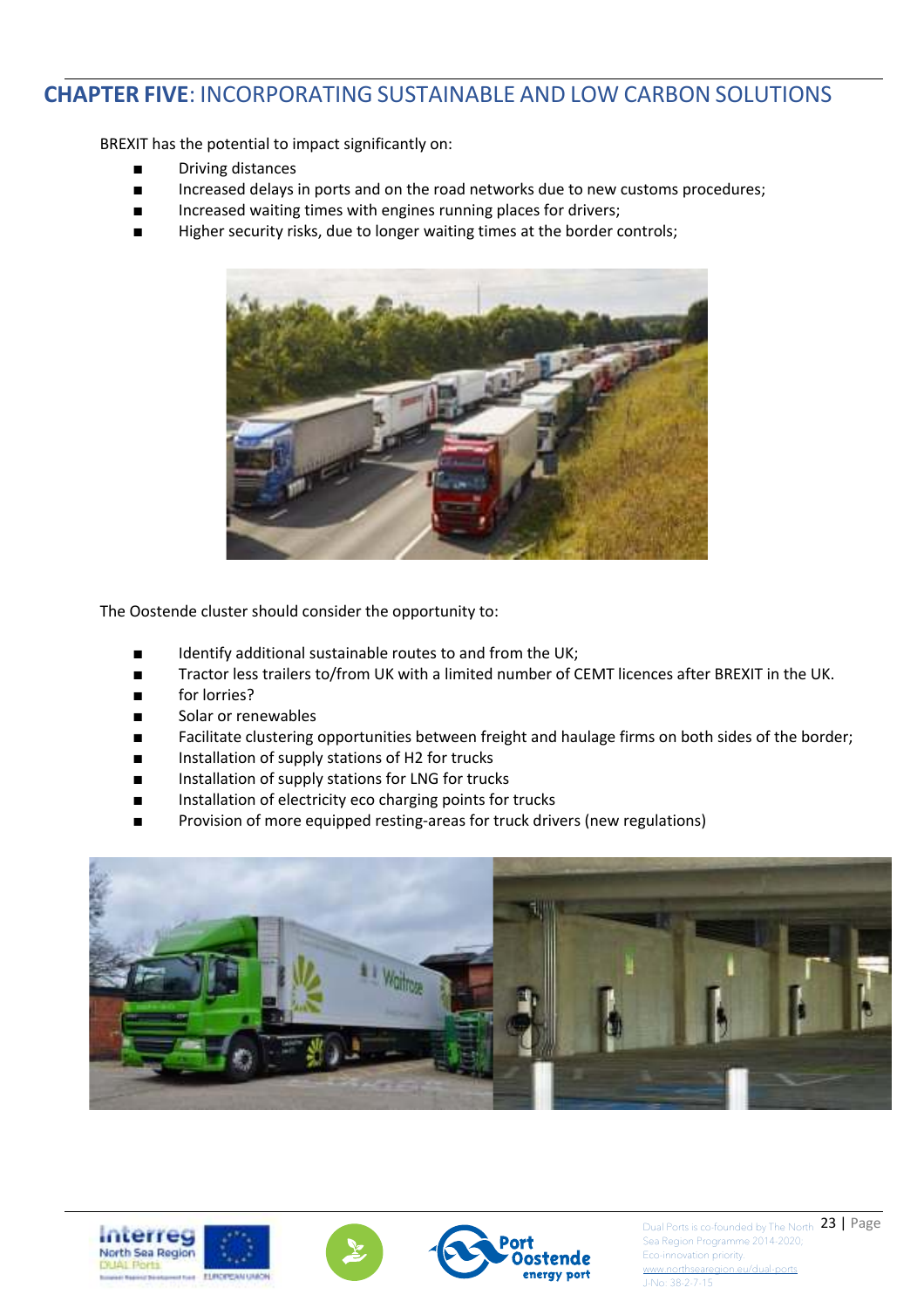## **RECOMMENDATIONS:** PRIORITIES AND NEXT STEPS TO GET THIS MESSAGE OUT THERE?

Essentially with the final destination of BREXIT yet to be confirmed, there are four scenarios for BREXIT that have differing '*tactical*' implications for the Oostende cluster in 2019 to get better known by business and logistics interests on a cost effect basis in 2019:

- No deal creates significant opportunities for Oostende cluster in the short term as long as it can communicate and provide 'turnkey' solutions.
- The **Withdrawal agreement** leads to disruption (that raises interest in the Oostende cluster as operators look at new routes) as the future trade relationship is only defined in a high-level declaration and the transition period would run out in 21 months before a full Free Trade Agreement is put in place.
- A **Norway style arrangement** softer BREXIT, but still issues for import/exporters despite large parts of the EU Single Market remaining in place.
- **Remain in the EU** (probably only after a Second Referendum finding in favour of remain) leading to a gradual return to normal and a closure of the 'window of opportunity' for the Oostende cluster despite having enjoyed a unique marketing opportunity to raise the profile of the Oostende cluster with Uk operators.

How do we project the Oostende cluster into this game? How long might the marketing '*window of opportunity*' last for? What format should a communication campaign take? (i.e. letter writing, AV materials, events and networking through cross border clustering and fact-finding missions for Oostende stakeholders in the UK);

Recognise the strength of the cluster in Oostende whilst identifying individual strengths of airport, ports and warehousing potential in *time bound* and *non-time bound goods* - e.g.

- Encouraging the Port of Oostende to focus on non-time bound sectors bound and sustainable routes to/from North of England and Midlands via East coast ports links Ipswich, Great Yarmouth and Sheerness/Ramsgate.
- By identifying cost saving measures that can increase the competitiveness of Ostend Brugge International Airport perhaps through new refuelling economies of scale that can in turn help it to become more attractive to operators seeking new air cargo links with UK regional airports accessible to major urban centres in Midland and North of England.

Building profile with Belgian economic sectors with a potential to have significant additional logistical needs in pharma frozen vegetables, foods and drink and postal and warehousing services etc.

Consider the need for additional Customs capacities and other regulatory issues including skilled workers, AEO status, bonded warehouses and closer working relationships with UK customs and border authorities;

Identified need to facilitate cross border clustering event for Belgian / British hauliers with specialisations and need for return freights;

Via the Belgian Federal Government and Flemish Authorities seek to build upon the recent agreements emerging from the UK Department of Transport to press for policy changes in favour East and South coast ports in the UK that can lead to new links with Oostende potentially (especially East Coast ports);

Use Flemish companies with significant UK presence or subsidiaries to press UK Central and local government to speed up contingency planning and implement plans;

Encourage port-to-port collaboration with UK port operators, and the wide range of freight operators, freight forwarders, logistics and road operators, and more via Chambers of Commerce etc;

Build an online toolkit that can be used to answer economic operators' questions in the UK about how the Oostende cluster is ready to help.







Dual Ports is co-founded by The North 24 | Page Sea Region Programme 2014-2020; Eco-innovation priority.